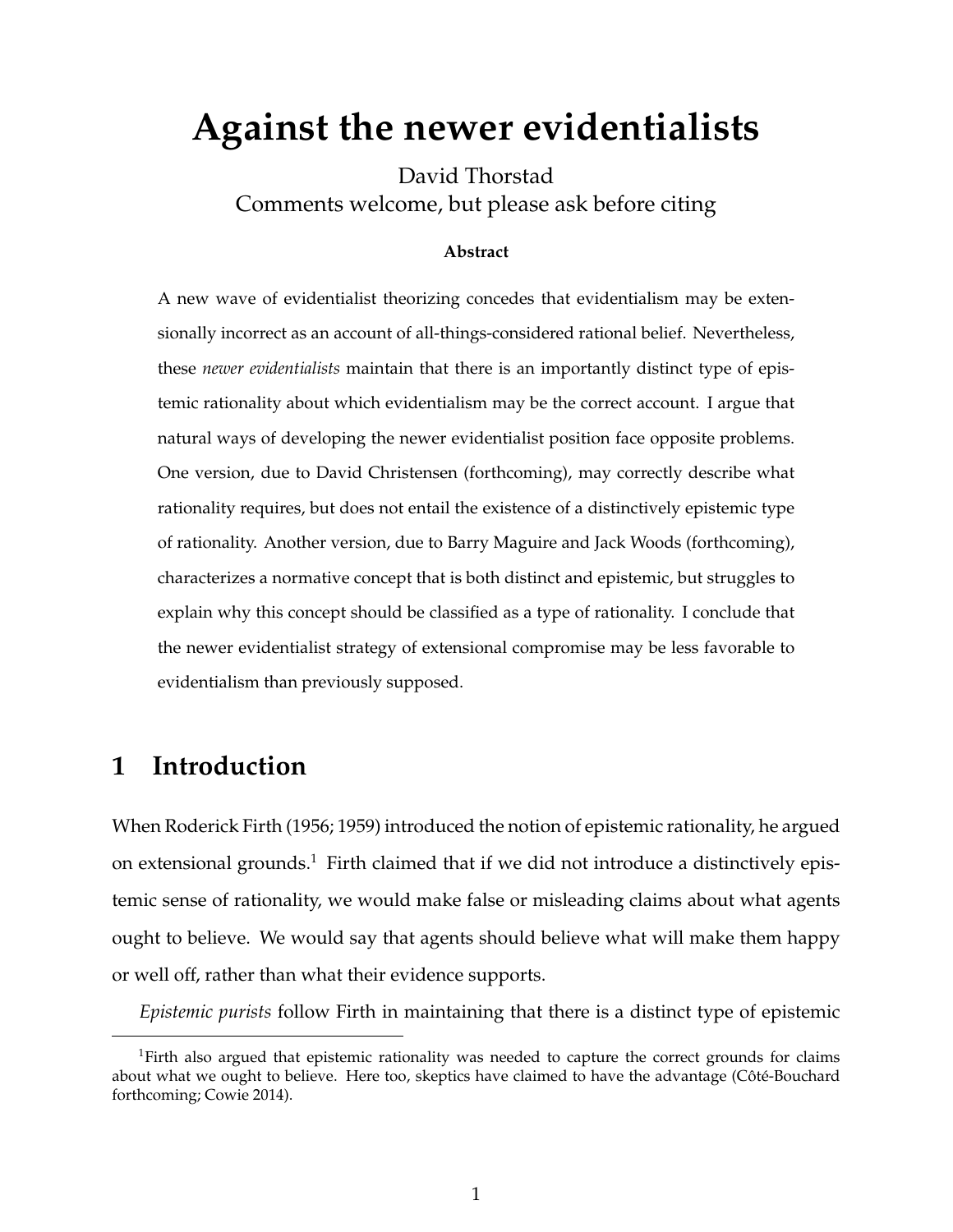rationality which should figure centrally in normative epistemology.<sup>2</sup> *Skeptics* follow Chisholm (1956; 1961) in denying the need to posit a new type of epistemic rationality. Skeptics hold that the notion of epistemic rationality is unparsimonious (Papineau 2013; Rinard 2019b); potentially ill-defined (Cohen 2016a,b; Chisholm 1991); and a distraction from the most important normative phenomena (Dotson 2019).

As time went on, Firth's extensional argument began to be challenged. Skeptics discovered that they could mimic most of the purist's judgments on Cliffordian grounds without positing a distinctively epistemic type of rationality. The debate shifted to edge cases where Cliffordian arguments break down. But here, skeptics claimed, it is the skeptic, and not the purist, who has the right of it. Sometimes we may believe against the evidence in order to be good friends (Keller 2004; Stroud 2006); maintain confidence and psychological health (McKay and Dennett 2009; Rinard 2019b); avoid racism and bias (Basu 2019; Dotson 2019; Gendler 2011); show faith in humanity (Preston-Roedder 2013); or respond to external incentives for holding particular beliefs (Reisner 2009; Rinard 2019a). As a consequence, the extensional debate between purists and skeptics ground to a stalemate.

The 'new evidentialists' (Rinard 2015) held their ground on extensional questions. They argued that there could not, even in principle, be non-epistemic reasons for belief. Non-epistemic reasons could not exist because they would not be motivating reasons (Kelly 2002, 2003); would play the wrong role in doxastic deliberation (Shah 2003, 2006); or would be wrong kinds of reasons for belief, and hence really reasons for action rather than belief (Way 2012). These arguments were promising, but they met with resistance, and again the debate ground to a stalemate.<sup>3</sup>

 $^2$ I use this terminology in contrast to the common distinction between evidentialists and pragmatists. I prefer 'purist' to 'evidentialist' because on my reading, purism is the meta-epistemological claim that epistemic rationality exists, whereas evidentialism is one among many first-order views about what epistemic rationality requires. Similarly, I put 'skeptic' for 'pragmatist' because although pragmatism is sometimes used to denote the meta-epistemological denial of purism, it is also used to label first-order views, especially instrumentalist views, from which I want to distance myself. My own views tend closer to consequentialism than instrumentalism.

 $3$ Contra Kelly and Shah, see Comesaña (2015), Leary (2017) and Rinard (2019a). On wrong kinds of reasons, see Howard (2016) and Reisner (2009).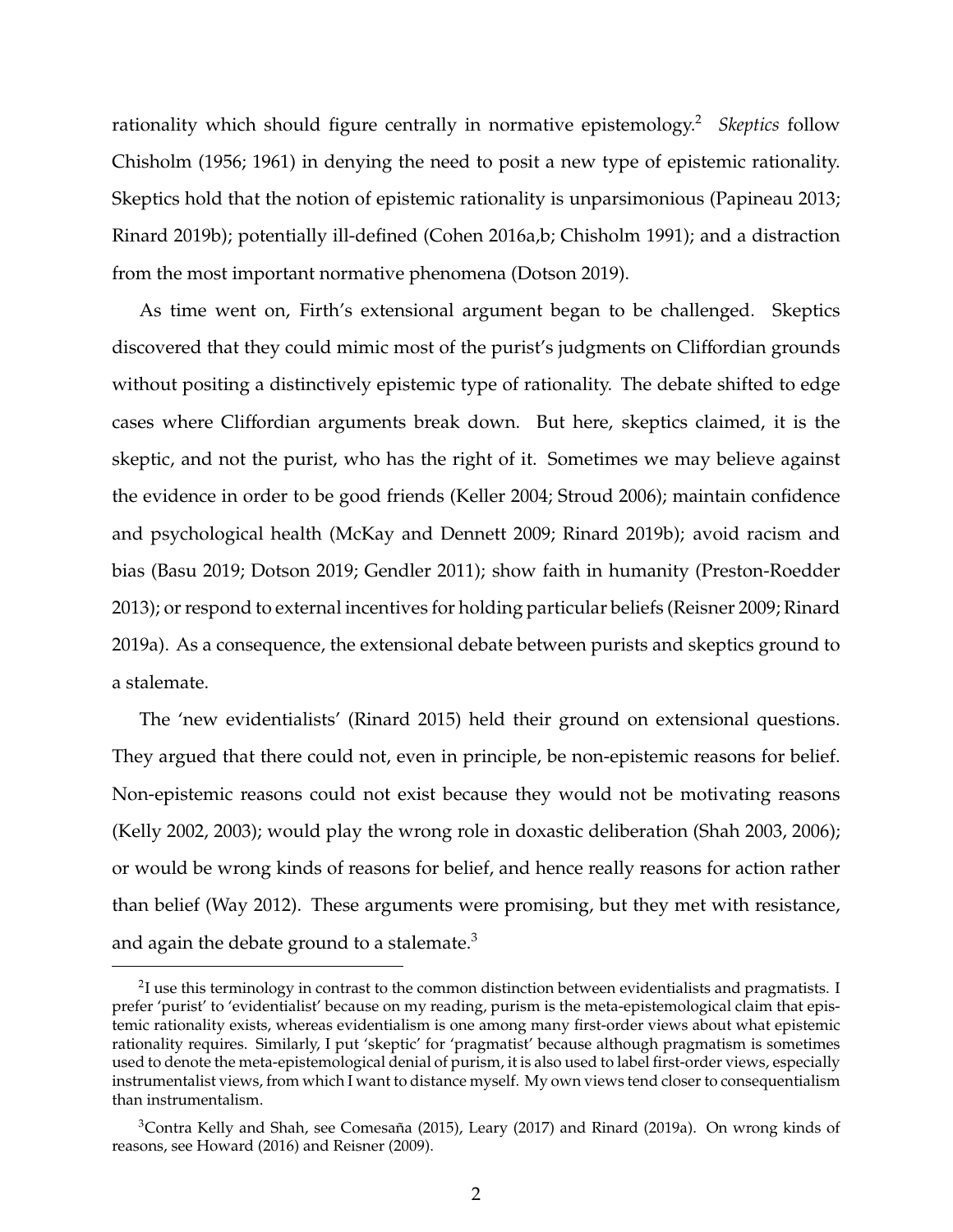A group we might call the *newer evidentialists* takes a new tack (Christensen forthcoming; Maguire and Woods forthcoming). The newer evidentialists cede extensional ground to the skeptic, admitting the possibility and existence of non-epistemic reasons for belief, and suggesting that in edge cases it may be the skeptic, rather than the purist who delivers extensionally correct judgments about rational belief. Nevertheless, the newer evidentialists have claimed that there remains a distinctively epistemic type of rationality, and that the study of epistemic rationality is an important topic for normative epistemology.

These concessions are welcome, but I think that the newer evidentialists may have given away too much ground. Once we recognize that the skeptic has given a correct account of rational belief, it is hard to see why a distinct notion of epistemically rational belief is needed at all.

In this paper, I survey two newer evidentialist views in detail, and argue that they face opposite challenges. The first, due to David Christensen (forthcoming), may correctly describe what rationality requires but fails to posit a *distinctively epistemic* type of rationality. The second, due to Barry Maguire and Jack Woods, posits a distinctively epistemic type of reasons and rationality, but struggles to explain why epistemic reasons are *normative* reasons and why epistemic rationality is a type of *rationality* (Maguire and Woods forthcoming; Woods 2016, 2018).

Here is the plan. Section 2 presents Christensen's view. Section 3 argues that this view is a repackaging of a familiar claim about deontic modals: that deontic modals are evidencesensitive. Section 4 argues that the evidence-sensitivity of deontic modals is plausible, but does not posit a distinctively epistemic type of rationality. Indeed, I suggest, Christensen's view is best described as a type of global consequentialism. Section 5 presents Maguire and Woods' view. Section 6 argues that this view commits us to denying a series of nearplatitudes about normative reasons and rationality. I suggest that we should save the platitudes by redescribing Maguire and Woods' view using other normative categories, unless Maguire and Woods can provide significant support for their view. Section 7 argues that this support has not been provided. Section 8 concludes.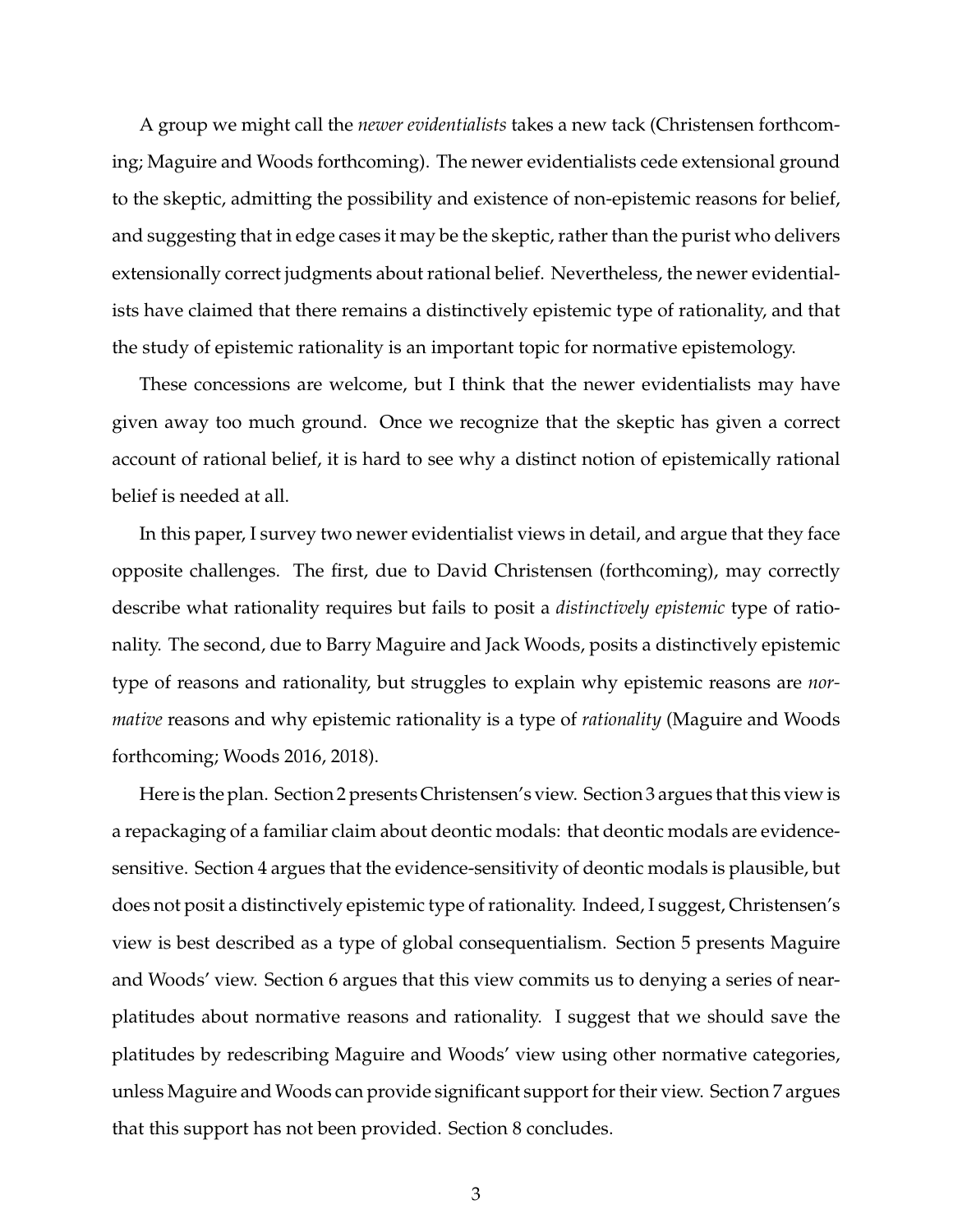### **2 Christensen's evidence-relative view**

David Christensen (forthcoming) aims to show that the concept of epistemic rationality is indispensable, not only to the evaluation of rational belief, but also to the rationality of action. Christensen does this by criticizing two candidate skeptical views and arguing that their failure pushes us towards a third view, which involves a type of epistemic rationality.

First, skeptics might adopt a subjectivist view on which rationality is determined by agents' background beliefs. On a consequentialist reading, that view holds:

**Belief-Relative Value (BRV):** It is rational for an agent to believe that *P* just in case believing *P* (as opposed to suspending belief about *P* or disbelieving *P*) would have the best expected consequences, given the agent's beliefs.

However, Christensen argues, BRV gets the wrong answer when agents hold evidentially unsupported beliefs. Consider:

**Good Ol' Charlie:** Every morning, Charlie eats a bar of soap. Without fail, it tastes terrible and makes Charlie sick. Today, Charlie is faced with an identical bar of soap. Charlie believes that from today onwards, the soap will taste great and improve his health. Charlie concludes that the soap will taste great today and eats it.

The problem is that BRV seems to imply that Good Ol' Charlie is rational in believing that the soap will taste great today, because based on his background belief that soap will taste good from today onwards, it will have the best consequences to believe that the soap will taste good today. And that does not sound like the right result.

Skeptics might respond by holding that rationality is determined, not by an agent's actual beliefs but by the beliefs it would be rational for her to hold.

**Rational Belief-Relative Value (RBRV):** It is rational for an agent to believe *P*

4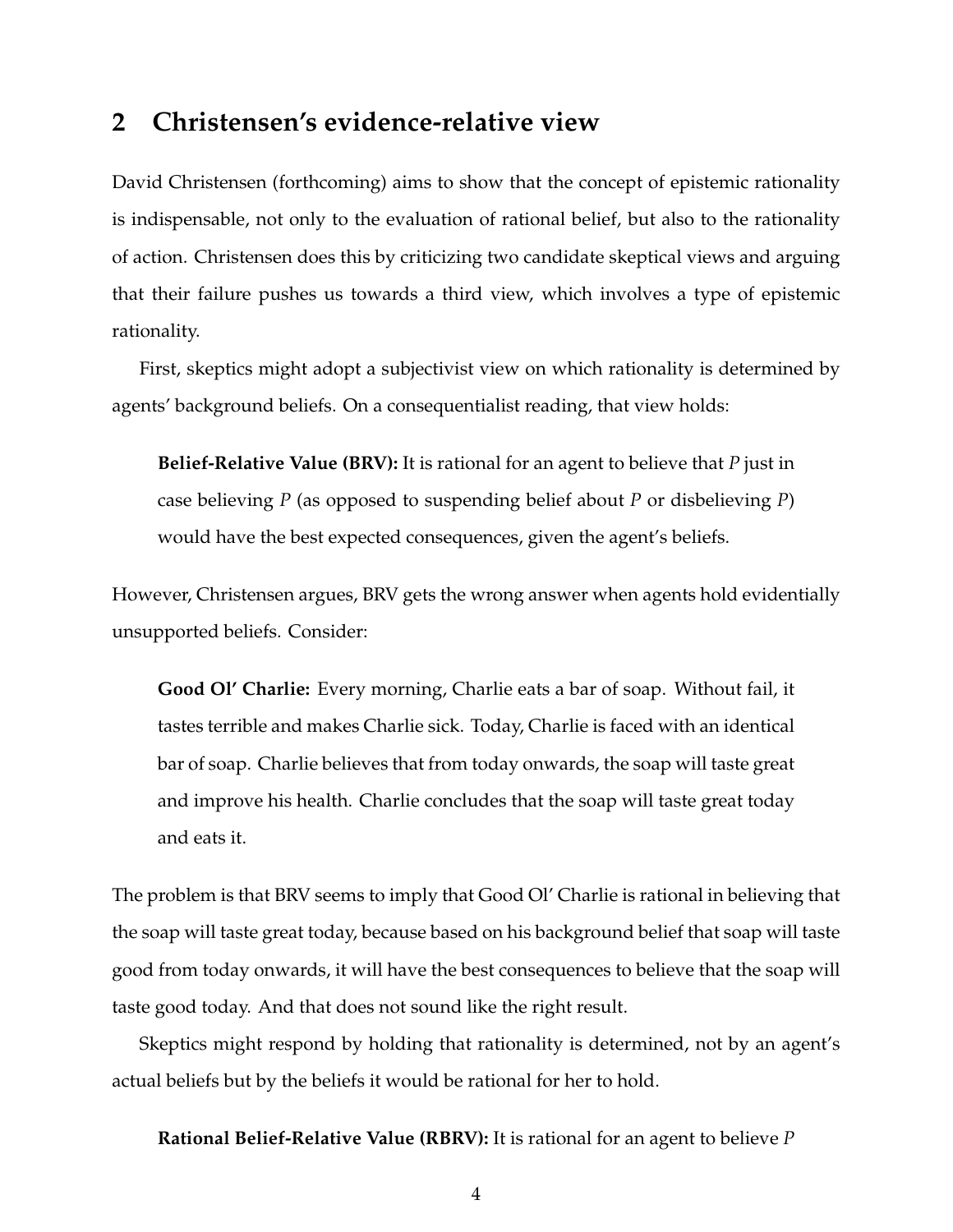just in case it would be rational for that agent to believe that no alternative is a more effective means to their ends.

On this view, Good Ol' Charlie's beliefs about soap are irrational. Although these beliefs have the best expected consequences relative to Charlie's actual beliefs, they do not have the best expected consequences relative to what it would be rational for Charlie to believe, which is precisely the opposite.

However, Christensen argues, RBRV threatens circularity since RBRV helps itself to a prior notion of rational belief, but the skeptic also uses RBRV to determine the rationality of beliefs. The skeptic can retreat from circularity by allowing RBRV to go vacuous, or at least mostly vacuous, ruling out for example some patterns of attitudes which would come out as irrational on any application of RBRV. But this gives us only a relatively thin notion of rational belief, analogous to accounts of structural rationality, whereas many skeptics have wanted to develop a more robust positive account broadly analogous to theories of substantive rationality.

Christensen suggests we instead adopt an evidence-relative view on which rationality is determined by the beliefs that the total evidence supports:

**(Evidentially Supported Belief-Relative View (ESBRV):** It is rational for an agent to believe *P* just in case their evidence supports the belief that no alternative attitude toward *P* is a more effective means to their ends.

However, Christensen suggests that this view would involve recognizing a type of epistemic rationality.

It would go against fundamental motivations of avoiding reliance in our theorizing on a distinctive evidentially-based, non-pragmatic dimension of normativity. The rationality of a given belief, while not directly dependent on this evidential dimension of evaluation, would depend on it indirectly: the rationality of any belief would crucially turn on the purely evidential support for other beliefs. (Christensen forthcoming, p. 13).

5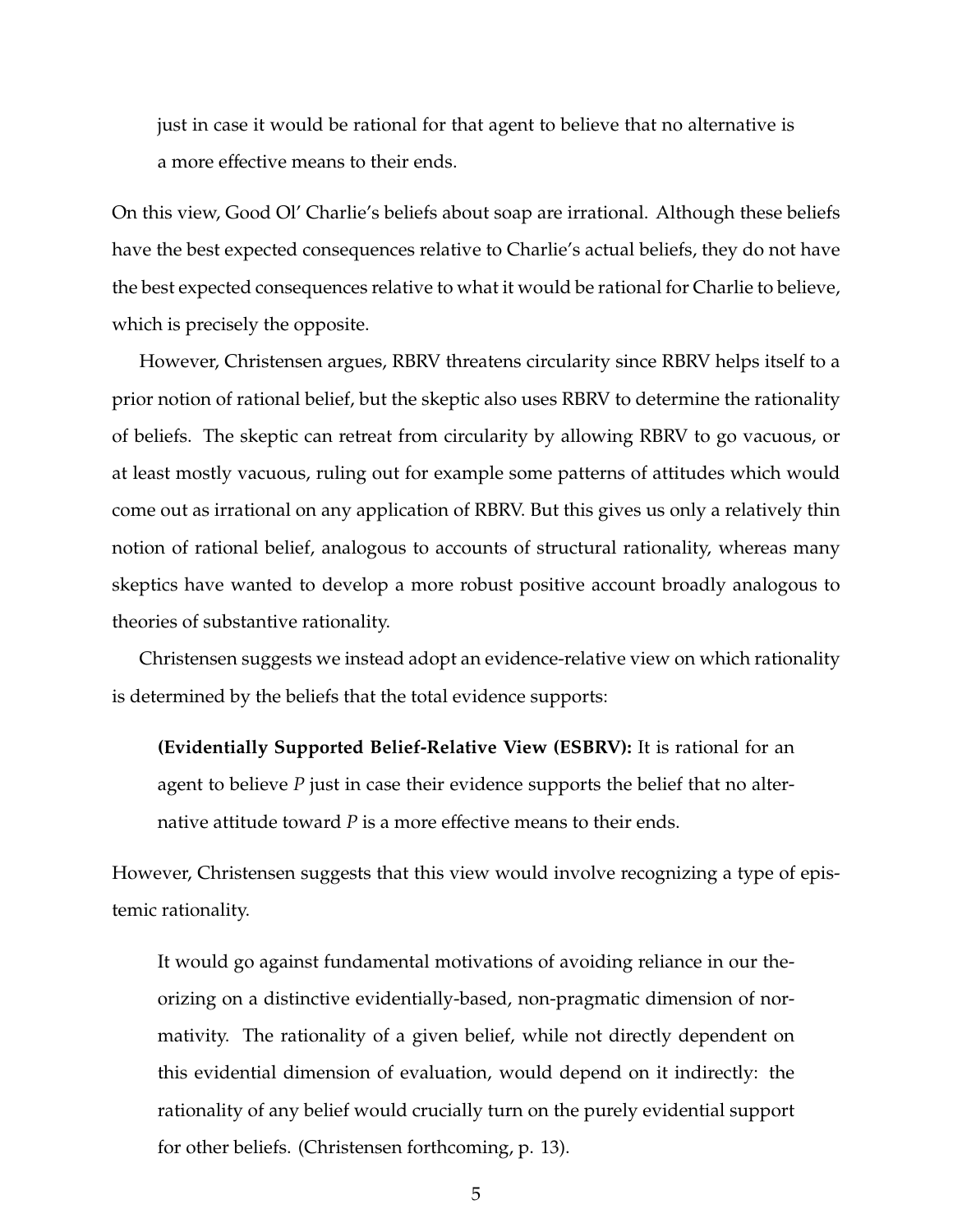Here I break from Christensen. I think that there may be good reasons for adopting a view like ESBRV. But I do not think that ESBRV should be viewed as encompassing, or even committing us to the existence of a distinctively epistemic type of rationality.

In the next section, I show how ESBRV has arisen before, in a context that would not usually be associated with epistemic rationality. Then in Section 4, I argue that this ESBRV should not be understood as committing us to a distinct type of epistemic rationality.

#### **3 Evidence-sensitivity for action**

Consider the question of how evidence bears on right action. Objectivists hold that evidence has no special bearing on right action.

**(Objectivism)** What agents ought to do is determined by the totality of relevant facts.<sup>4</sup>

For example, an objective consequentialist might hold:

**Maximizing Objective Consequentialism (Right Action):** For all agents *S*, actions *X* and times *t*:

**Maximizing Criterion of Rightness:** *S* may (ought to) *X* just in case *S*'s *X*ing at *t* is at least as good as (better than) any alternative to *X*-ing available to *S* at *t*.

**Objective Value:** The value of *S*'s *X*-ing at *t* is the value of the actual consequences that *S'x X*-ing will have at *t*. That is,  $V(X) = V(X, \mathcal{Q})$ , where @ is the actual world and *V*(*X*, @) is the value of the consequences of *X*-ing in @.

Many have worried that objectivism does not give evidence its normative due. For example, consider:

<sup>4</sup>Readers who think that reasons are not facts, but rather propositions or some other object are invited to rephrase accordingly.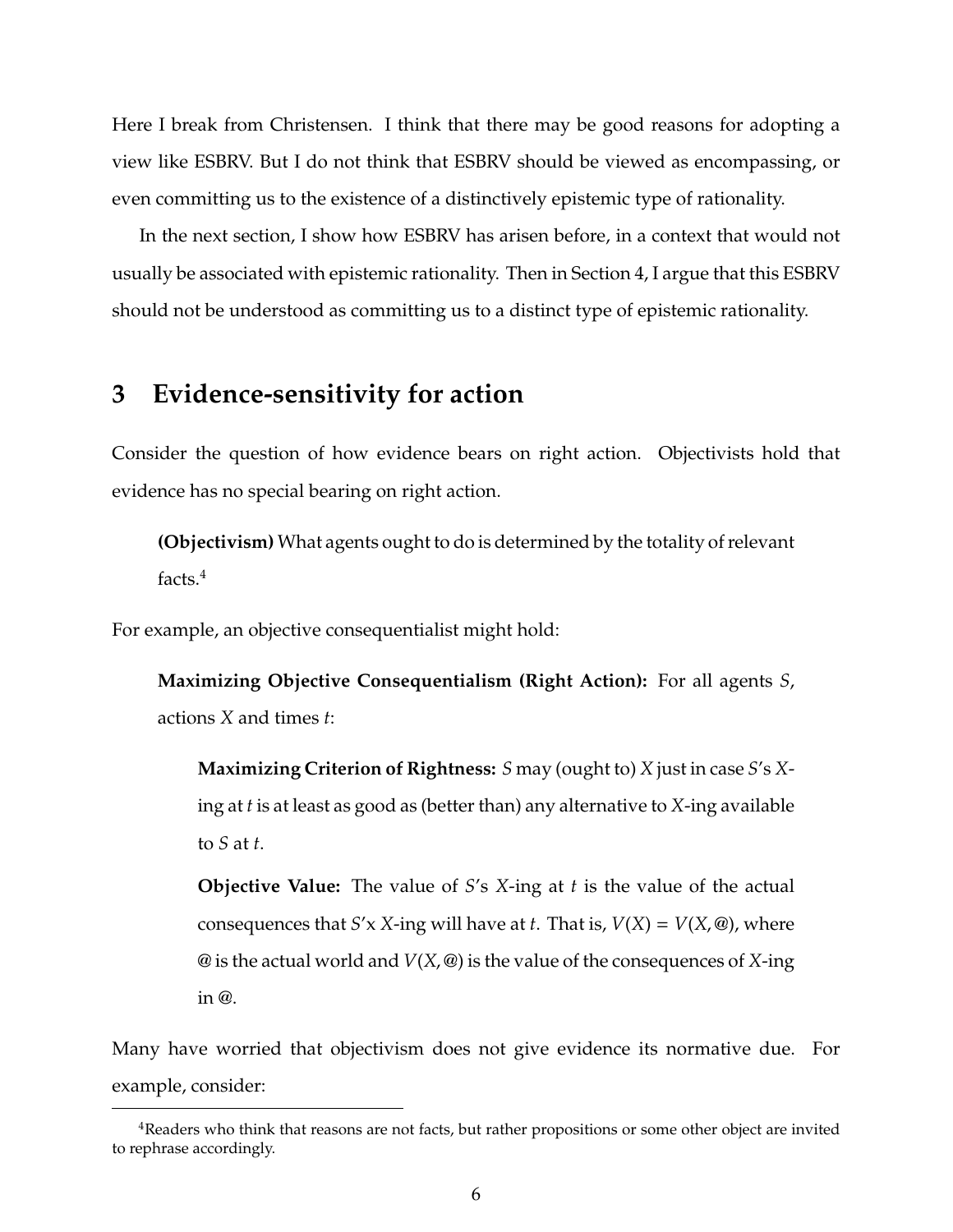**(Lucky Charlie):** Today, unbeknownst to Charlie, a genie has enchanted his soap so that it will taste great and contain many vitamins and minerals.

Should Charlie eat the soap today? Objectivists think that Charlie should eat the soap today, since eating the delicious soap would have better consequences than not eating it. But as in the discussion of Good Ol' Charlie, you might think that there is an important sense in which given Lucky Charlie's evidence, he should not eat the soap.

Historically, subjectivism has been proposed as a way of giving evidence its normative due:

**(Subjectivism)** What agents ought to do is determined by their background beliefs.

For example, Maximizing Subjective Consequentialism (for right action) would result from replacing Objective Value with:

**(Subjective Value)** The value of *S*'s *X*-ing at *t* is the expected value of its consequences, where the expectation in question is taken relative to the agent's beliefs at the time of action. That is,  $V(X) = \sum_{w} C(w) V(X, w)$ , where *C* is the agent's credence function at *t*.

However, subjectivism may fail to give evidence its normative due when an agent's beliefs are not supported by her total evidence. For example, although subjectivism implies that Lucky Charlie should not eat the soap today, it implies that Good Ol' Charlie should eat the soap. That is because Good Ol' Charlie expects against all evidence that eating the soap will be best. But letting Good Ol' Charlie's evidentially unsupported beliefs drive what Good Ol' Charlie ought to do is hardly a means of giving evidence its normative due.

Now consequentialism is not merely an account of right action. Consequentialists have long had global ambitions, expanding their account to handle normative terms beyond rightness, including virtue and blame, as well as evaluands beyond action, such as systems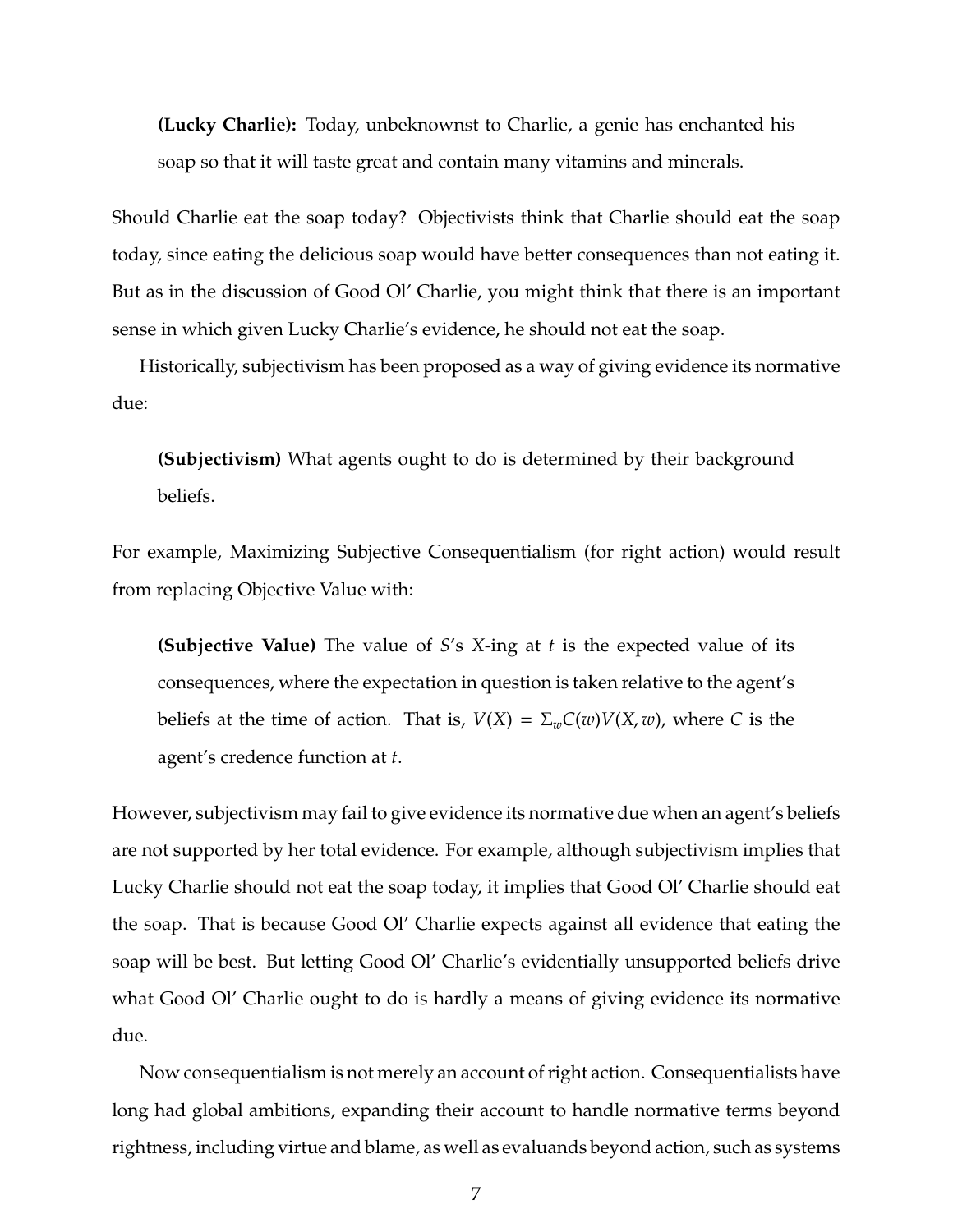of rules, dispositions and character traits.(Kagan 2000; Parfit 1984; Pettit and Smith 2000). A cousin of Christensen's BRV follows from Maximizing Subjective Consequentialism for consequentialists who are willing to make two changes. First, put 'rationally required to' for 'ought' and 'rationally permitted to' for 'may' in the Maximizing Criterion of Rightness. Second, allow *X* to range over doxastic attitudes as well as actions. This gives:

**Maximizing Subjective Consequentialism (Rational Belief):** For all agents

*S*, doxastic attitudes *X* and times *t*:

**(Maximizing Criterion of Rationality)** *S* is rationally permitted to (rationally required to) hold *X* just in case *S*'s holding *X* at *t* is at least as good as (better than) any alternative to *S*'s holding *X* at *t*.

**(Subjective Value** ∗**)** The value of *S*'s holding *X* at *t* is the expected value of its consequences, where the expectation in question is taken relative to the agent's prior beliefs. That is,  $V(X) = \sum_{w} C(w) V(X, w)$ , where *C* is the agent's prior credence function.

BRV is the special case of this principle when *X* is the belief that *P* and alternatives are disbelief and suspension.<sup>5</sup>

Unsurprisingly, BRV fails to respect Good Ol' Charlie's evidence in exactly the same way that subjective consequentialism for action did. BRV implies that Good Ol' Charlie is rationally required to believe the soap will be tasty today, whereas subjective consequentialism for action implies that Good Ol' Charlie ought to eat the soap. Neither verdict seems to capture the sense in which evidence bears on what Charlie is permitted to do and believe.

Recently, it has become popular to hold that information or evidence bears directly on right action (Charlow 2013; Kolodny and MacFarlane 2010; Silk 2014).

<sup>&</sup>lt;sup>5</sup>On another reading, BRV deals only with rational permissions and not rational requirements. This weakening will not affect the main thrust of my criticisms.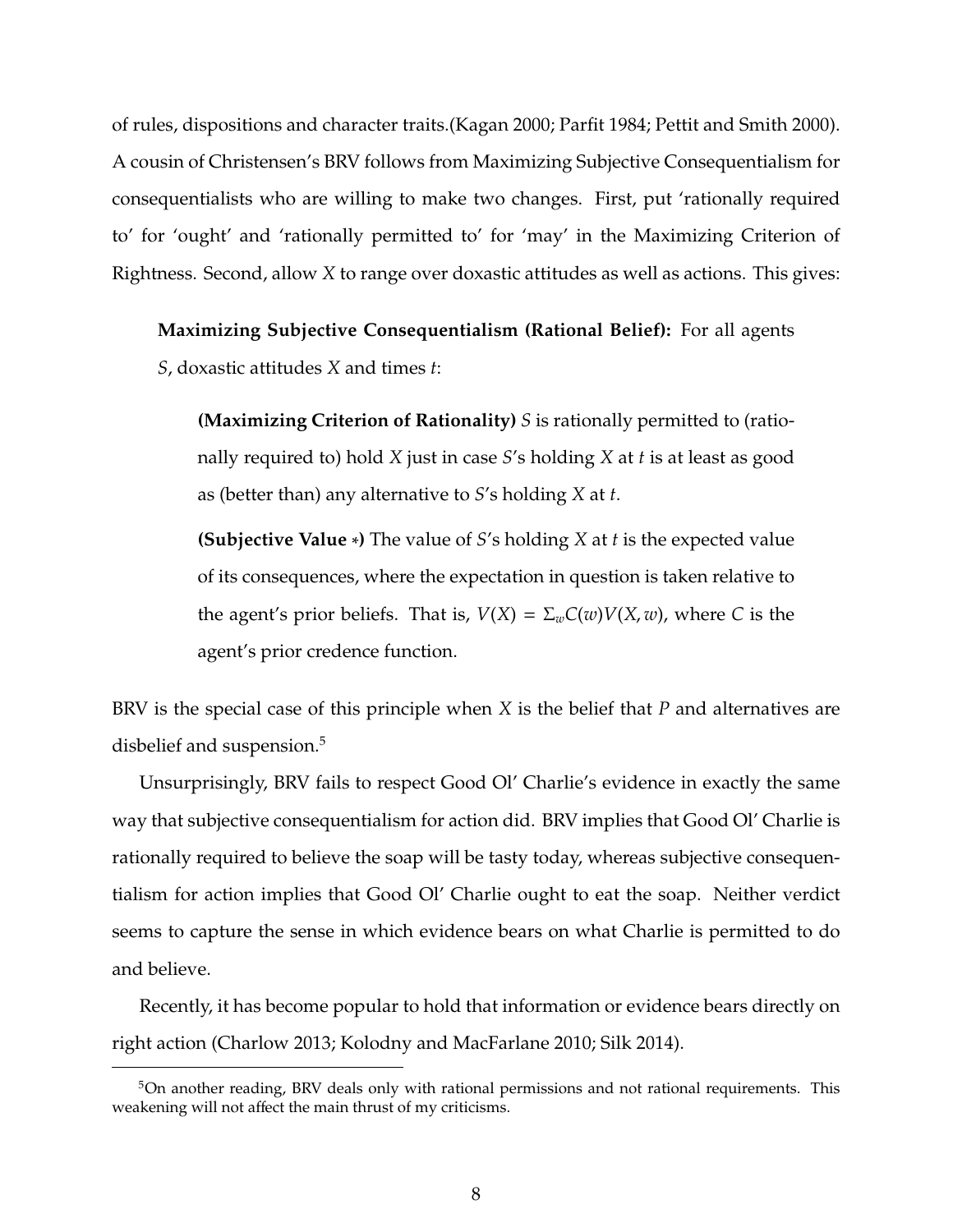**(Information Sensitive View)** What agents ought to do is determined by a relevant body of information.

There are many proposals for what this information could include, for example information held as conversational common ground or evidence that agents should have had (Goldberg 2016). But one natural proposal is that the relevant body of information is the agent's total evidence.

**(Evidence Sensitive View)** What agents ought to do is determined by their total evidence at the time of action.

For example, a maximizing consequentialist version of the Evidence Sensitive View results from replacing Subjective Expectations with:

**(Evidence-Relative Value)** The value of *S*'s *X*-ing at *t* is the expected value of its consequences, where the expectation in question is taken relative to the evidentially supported credences. That is,  $V(X) = \sum_{w} Pr_E(w) V(X, w)$ , where  $Pr_E$ are the evidential probabilities generated by *S*'s total evidence at *t*.

The Evidence Sensitive View correctly implies that Lucky Charlie should not eat the soap, because the expected consequences on Charlie's evidence of eating the soap are quite poor.

As before, consequentialists with global ambitions may try to extend the Evidence-Sensitive View to cover the rationality of doxastic attitudes. This would involve modifying (Subjective Value ∗) so that the credence function in question is the function supported by the agent's total evidence. But now consequentialists face a choice point: how should the value function *V* be interpreted in its application to belief?

On the one hand, *V* might be read as a measure of epistemic value, for example a scoring rule where *V*(*X*, *w*) measures the accuracy of credence function *X* at world *w*. If *V* is a strictly proper scoring rule, then expected value will be maximized at the evidentially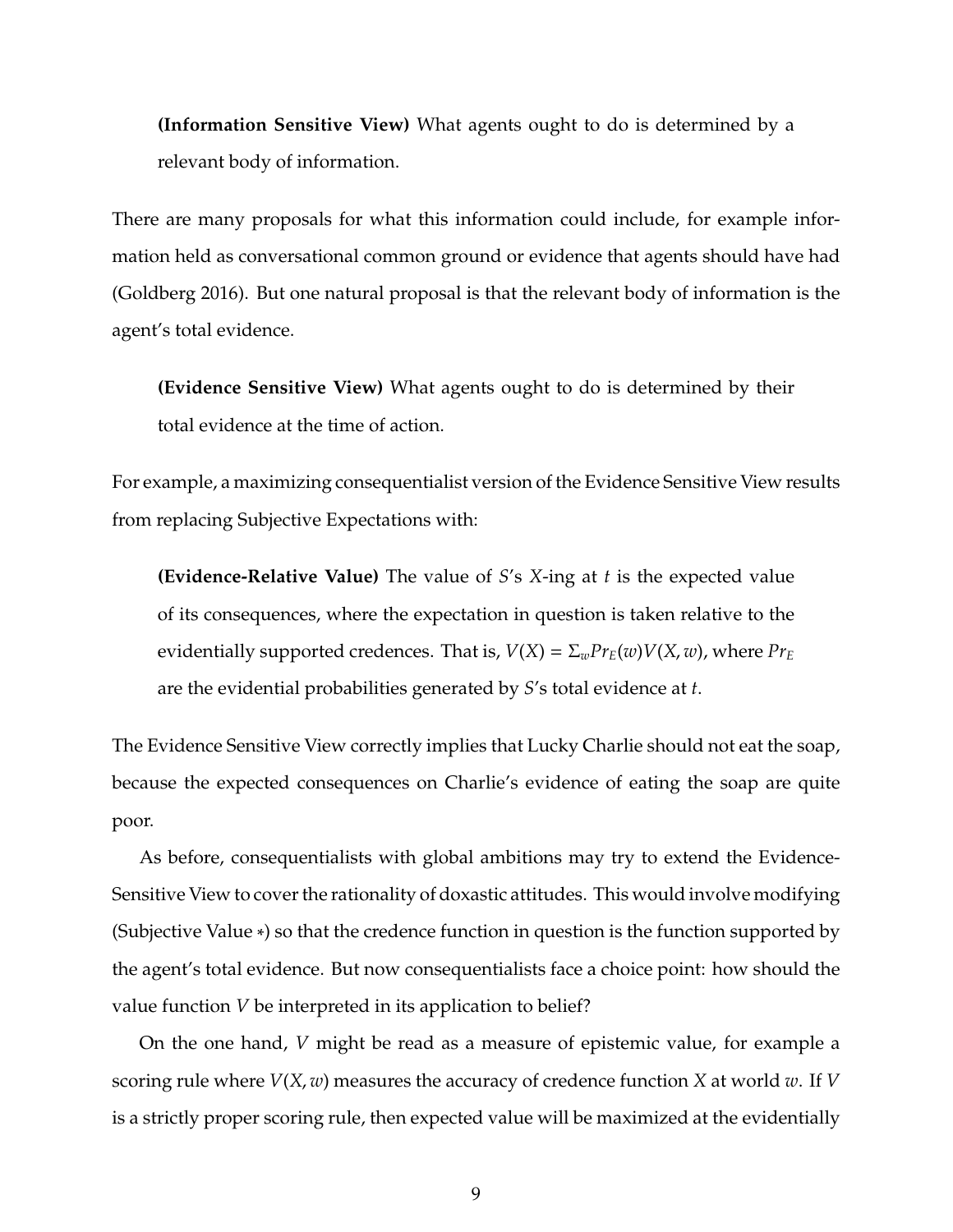supported credence function.<sup>6</sup> Here we recover the evidentialist view that agents are rationally required to hold the credences supported by their total evidence.

However, this is not the view that Christensen considers. Christensen considers a version of the Evidence-Sensitive View which concedes that all consequences of an agent's doxastic attitudes bear on their rationality, and not just the immediate quantities of accuracy or inaccuracy realized by those attitudes. With regard to rational belief, this view holds:

**Maximizing Evidence-Relative Consequentialism (Rational Belief):** For all agents *S*, doxastic attitudes *X* and times *t*:

**(Maximizing Criterion of Rationality)** *S* is rationally permitted to (rationally required to) hold *X* just in case *S*'s holding *X* at *t* is at least as good as (better than) any alternative to *S*'s holding *X* at *t*.

**(Evidence-Relative Value)** The value of *S*'s holding *X* at *t* is the expected value of its total consequences, relative to the agent's evidence at the time of action. That is,  $V(X) = \sum_{w} Pr_E(w) V(X, w)$ , where  $Pr_E$  are the evidential probabilities.

Christensen's ESBRV follows if we identify the claim that *X* maximizes evidentiallyexpected value with the claim that *S*'s evidence supports the belief that no alternative attitude toward *P* is a more effective means to their ends.<sup>7</sup>

Suppose we accept the Evidence-Sensitive View. Does this commit us to recognizing a distinctively epistemic type of rationality? On the one hand, there is some plausibility to this suggestion: after all, the Evidence-Sensitive View involves the notion of evidential support, which has figured centrally in many accounts of epistemic rationality. On the other hand, the Evidence-Sensitive View was developed as an account of right action.

<sup>6</sup>*V* is *strictly proper* if for all probability functions *X*, *argmaxY*Σ*wX*(*w*)*V*(*Y*, *w*) = *X*.

 $7$ If these are not identical, then I propose Maximizing Evidence-Relative Consequentialism as an improvement on ESBRV.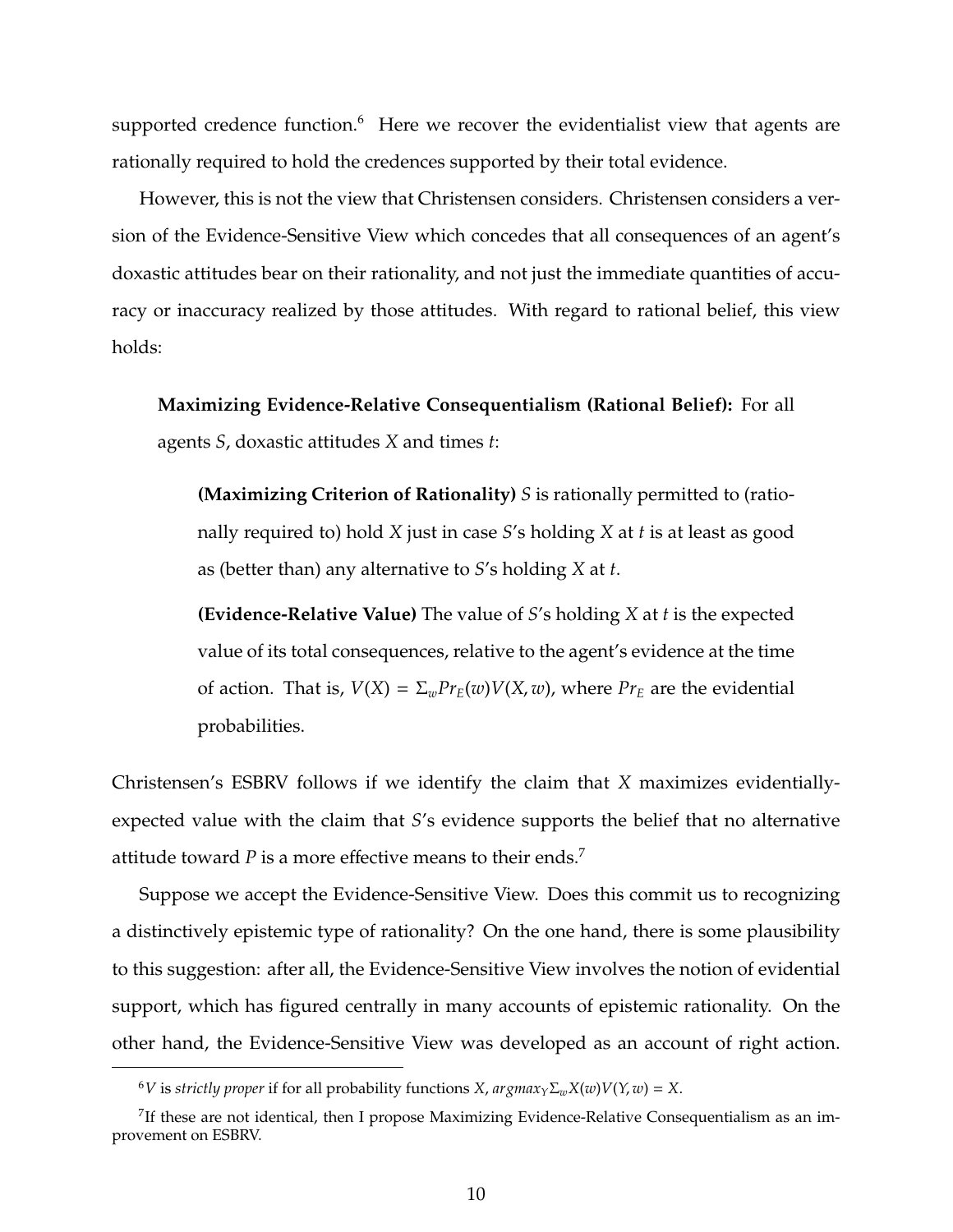In extending this view to cover rational belief, we may seem to be accepting that the rationality of belief is a subtype of the same non-epistemic notion of rationality or rightness that applies to action. This interpretation would allow us to concede the truth of the Evidence-Sensitive View and its proposed application without thereby accepting a distinct type of epistemic rationality. In the next section, I argue in favor of this second reaction.

# **4 A distinctively epistemic sense of rationality?**

There are two ways in which the Evidence-Sensitive View might commit us to recognizing a distinctively epistemic type of rationality. First, ESBRV might itself describe a type of epistemic rationality. Second, the notion of evidential support, which is involved in ESBRV, might be taken as a type of epistemic rationality.

The problem for the first reading is that ESBRV does not look like a *distinct* or *epistemic* type of rationality. On distinctness, Firth's original claim was that we need to posit a notion of epistemic rationality distinct from the ordinary ethical ought. But ESBRV is naturally read as a type of global consequentialism in which a single, unified ought determines what should be done or believed as that with highest evidentially-expected value.

Likewise, ESBRV does not obviously pick out a type of *epistemic* rationality. Certainly ESBRV cannot count as epistemic in virtue of its extensional verdicts. ESBRV is adopted precisely to explain how it can be rational to believe against the evidence that you are a good dancer, your spouse is a saint, and your ventures will succeed. Nor should ESBRV count as epistemic in virtue of denying leading skeptical principles. Christensen's paper is a response to Susanna Rinard, who defends:

**(Equal Treatment)** The question "what should I believe?" is to be answered in

the same way as the question "what should I do?". (Rinard 2019b, p. 1924).

But ESBRV is naturally read as a version of Equal Treatment on which the rationality of both belief and action is determined in the same way: by computing evidentially expected values.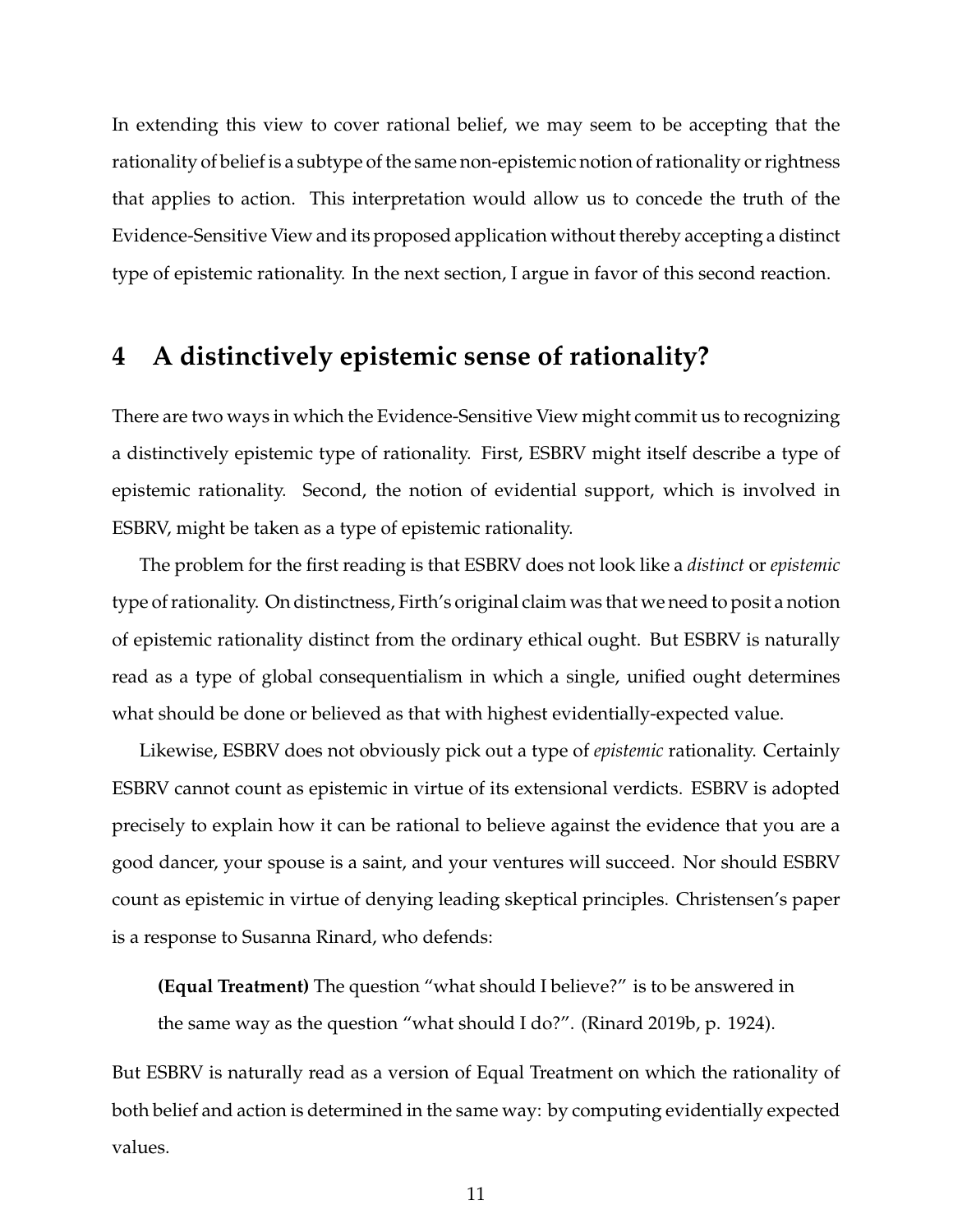So far, we have seen that ESBRV cannot be epistemic in virtue of positing a new species of rationality distinct from the ethical ought; in delivering extensionally epistemic verdicts; or in contradicting key skeptical principles. Might we nonetheless hold that ESBRV is epistemic because it involves the notion of evidential support?

The problem with this reply is that the existence and importance of a normative category of evidential support is not, and has never been at issue between purists and skeptics. Indeed, Firth introduced the concept of epistemic rationality in response to a paper by Chisholm which analyzed the phrases '*S* ought to (refrain from) accepting *p*' and 'It would be (un)reasonable for *S* to accept *p*' in terms of the phrase '*S* has adequate evidence for *p*' (Chisholm 1956). Many modern skeptics follow Chisholm in giving pride of place to evidence in their accounts. For example, one of the best-known instrumentalist accounts of how to weigh epistemic and non-epistemic reasons for belief proposes that the rationality of belief and action is determined by two factors: our reasons to pursue aims, and the likelihood that our beliefs or actions will fulfill those aims (Steglich-Petersen and Skipper 2019). Steglich-Petersen and Skipper hold that likelihoods are determined exclusively by evidence in the standard way, but argue that purists err in refusing to countenance a second factor, the importance of aims themselves. This account gives pride of place to a normative notion of evidential support. In fact, it is very naturally read as an instrumentalist version of ESBRV.

Moreover, if we count theories as epistemic in virtue of the importance they accord to evidential support, then we risk mis-classifying traditional theories of epistemic rationality as non-epistemic. Views such as coherentism, reliabilism, and truth norms do not obviously give pride of place to evidential support. So if the centrality of evidential support is taken as the mark of epistemic rationality, we may misclassify modern instrumentalism as a type of epistemic rationality while classifying many non-evidentialist theories of epistemic rationality as non-epistemic views.

So far, I have argued that ESBRV itself cannot be the distinctively epistemic type of rationality that the purist is after. A second option for Christensen would be to say that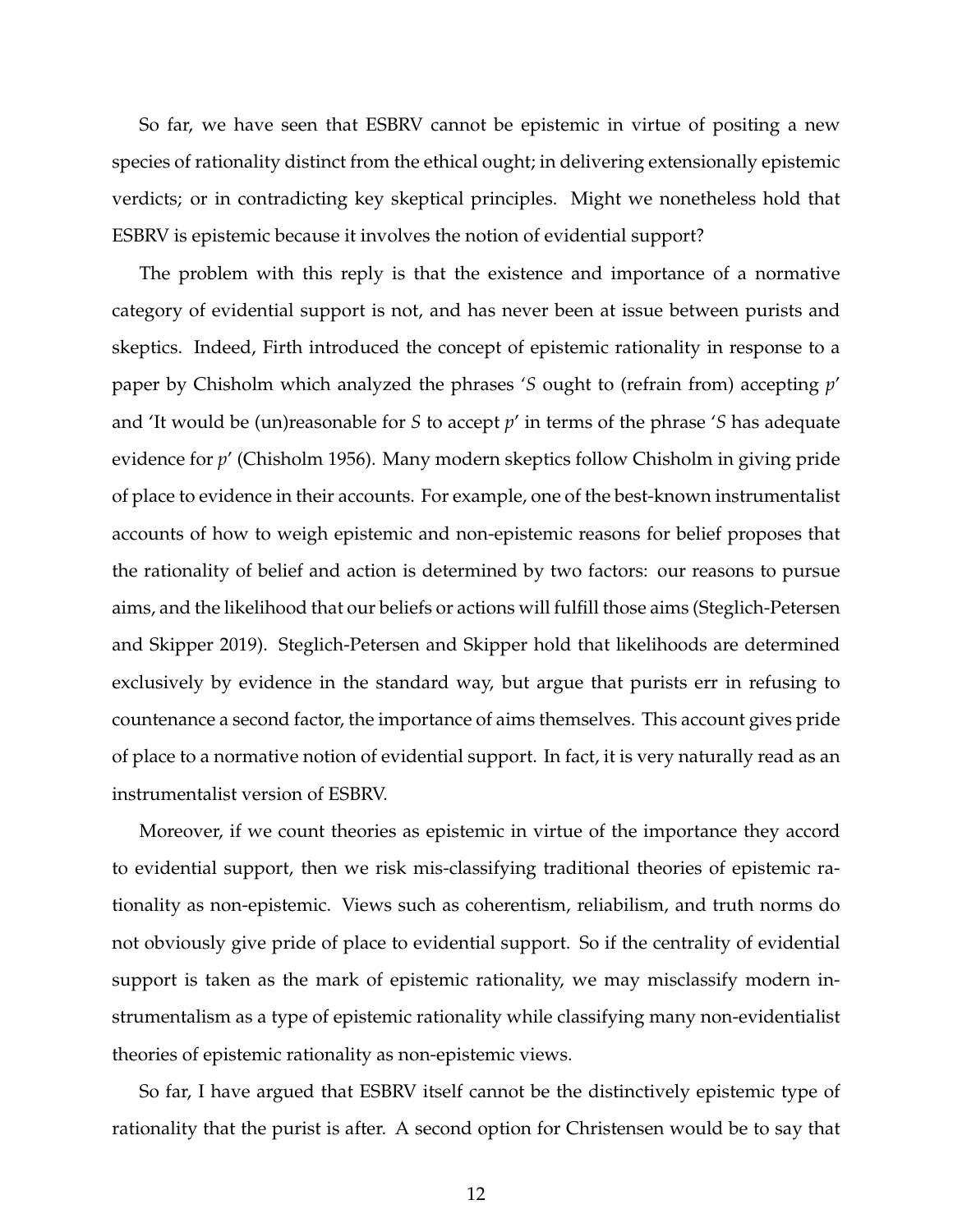a belief is epistemically rational if it is evidentially supported, and to take ESBRV as evidence for the existence and importance of this type of normative assessment.

The problem with this view is that Christensen has not argued for it. The purist does not deny that there is a well-defined normative category called evidential support, any more than she denies that there is a well-defined normative category called coherence. Evidentialists may well hold that a belief is rational in some sense just in case it is evidentially supported, just like coherentists may hold that a belief is rational in some sense if it is part of a maximally coherent set. But the skeptic does not deny that these views are well-formulated. She denies that they are true. She thinks that the purist has confused rationality for other normative categories such as evidential support, coherence and fittingness. So the purist owes us an argument, not for the claim that evidential support is a coherent or important normative notion, but that it tracks a type of rationality.

Here it is productive to consider how we would respond to a parallel argument for objectivism about rationality. Suppose an objectivist noticed that the second component of the Evidence-Sensitive View, a value function, can be used to define an objectivist notion of rationality. Could she argue, on this basis, that the Evidence-Sensitive View is committed to recognizing a distinct type of objectivist rationality? This argument has not been attempted, and for good reason: the fact that the objectivist's favored notion figures in a full account of rationality is not itself an argument for positing a distinct species of objectivist rationality, and indeed it may seem to tell agains this move insofar as it suggests that the value function tracks only one ingredient of rationality rather than a new type of rationality in its own right. But if this argument on behalf of objectivism does not work, then why should the purist fare any better by noting that her favorite normative notion, evidential support, is the first component of the Evidence-Sensitive View? This insight does not, in itself, commit us to recognizing a distinct type of rationality tracking evidential support, and it may seem to suggest that the purist has mistaken a single component of rationality for a type of rationality in its own right.

In this section, I have argued that the ESBRV is plausible, but that it does not commit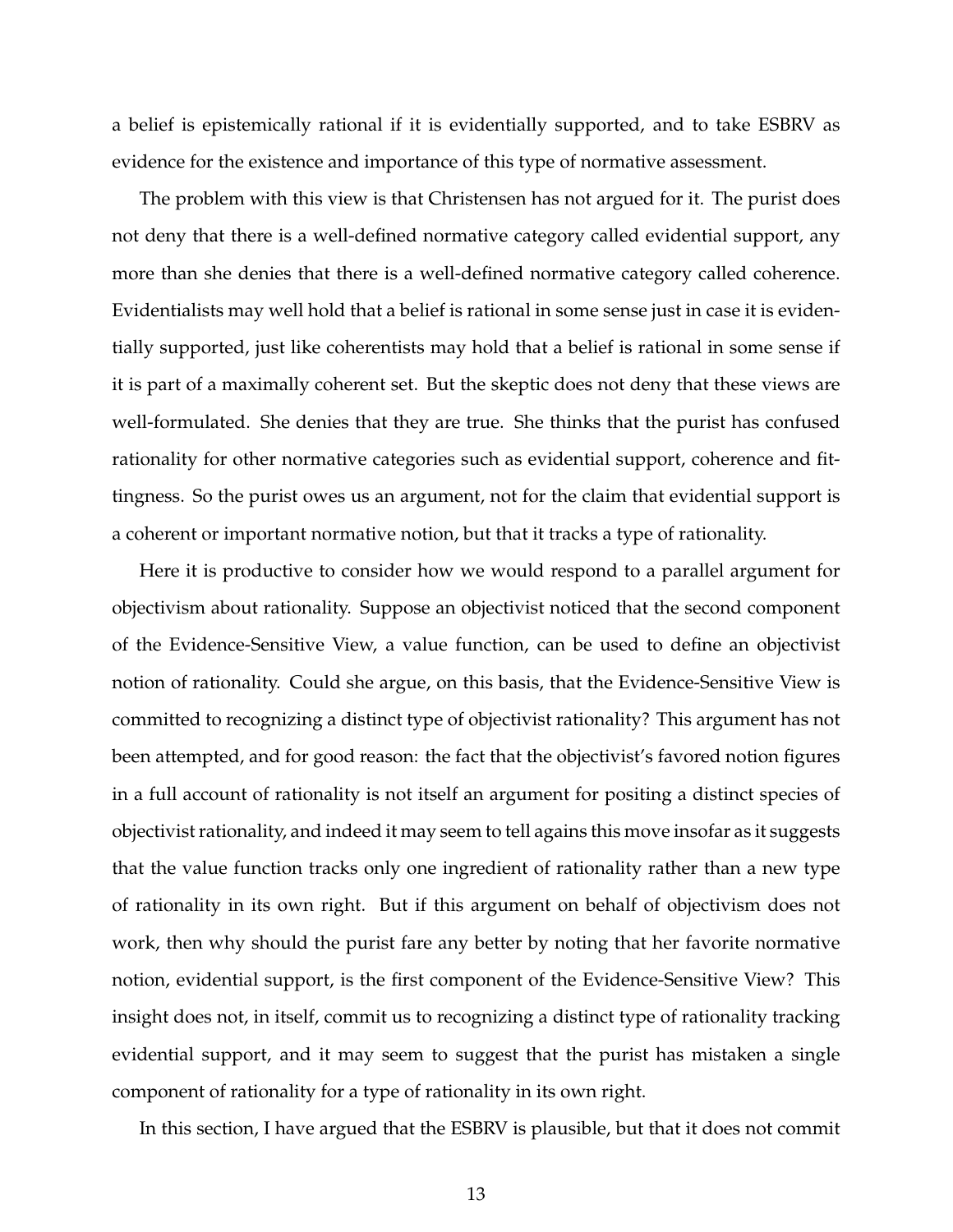us to recognizing a distinctively epistemic type of rationality. ESBRV cannot itself be a distinctively epistemic type of rationality, for it is not distinct, delivers extensionally non-epistemic verdicts, and is compatible with key skeptical principles. Nor does ESBRV support the claim that there is a distinct sense in which beliefs are rational if they are evidentially supported. Although ESBRV does recognize the existence and importance of a normative notion of evidential support, ESBRV at best gives us no reason to treat evidential support as tracking a distinct type of rationality, and perhaps gives us some reason to resist this move.

#### **5 The game of belief**

Barry Maguire and Jack Woods try a different tack (Maguire and Woods forthcoming; Woods 2016, 2018). Maguire and Woods begin with a sharp distinction between two questions: what we *just plain ought* to believe, and what it is *correct* to believe according to the standards of correctness for belief.

For Maguire and Woods, what we just plain ought to believe is determined by authoritative normative reasons. These reasons determine what we ought to believe through weighing explanations of a standard type. Maguire and Woods hold that the authoritative normative reasons which determine what we just plain ought to believe are all and only our practical reasons for belief. We have standing practical reason against holding any belief, due to the need to avoid cognitive clutter. We often have stronger practical reasons for holding evidentially supported beliefs, such as the need to guide action. These practical reasons can be outweighed by other practical reasons, such as the desire to think the best of ourselves and our kin. But importantly, for Maguire and Woods it is only practical reasons which determine what we just plain ought to believe. Epistemic reasons do not weigh against practical reasons and hence have no impact on what we just plain ought to believe.

However, we can also ask when a belief counts as correct according to the standards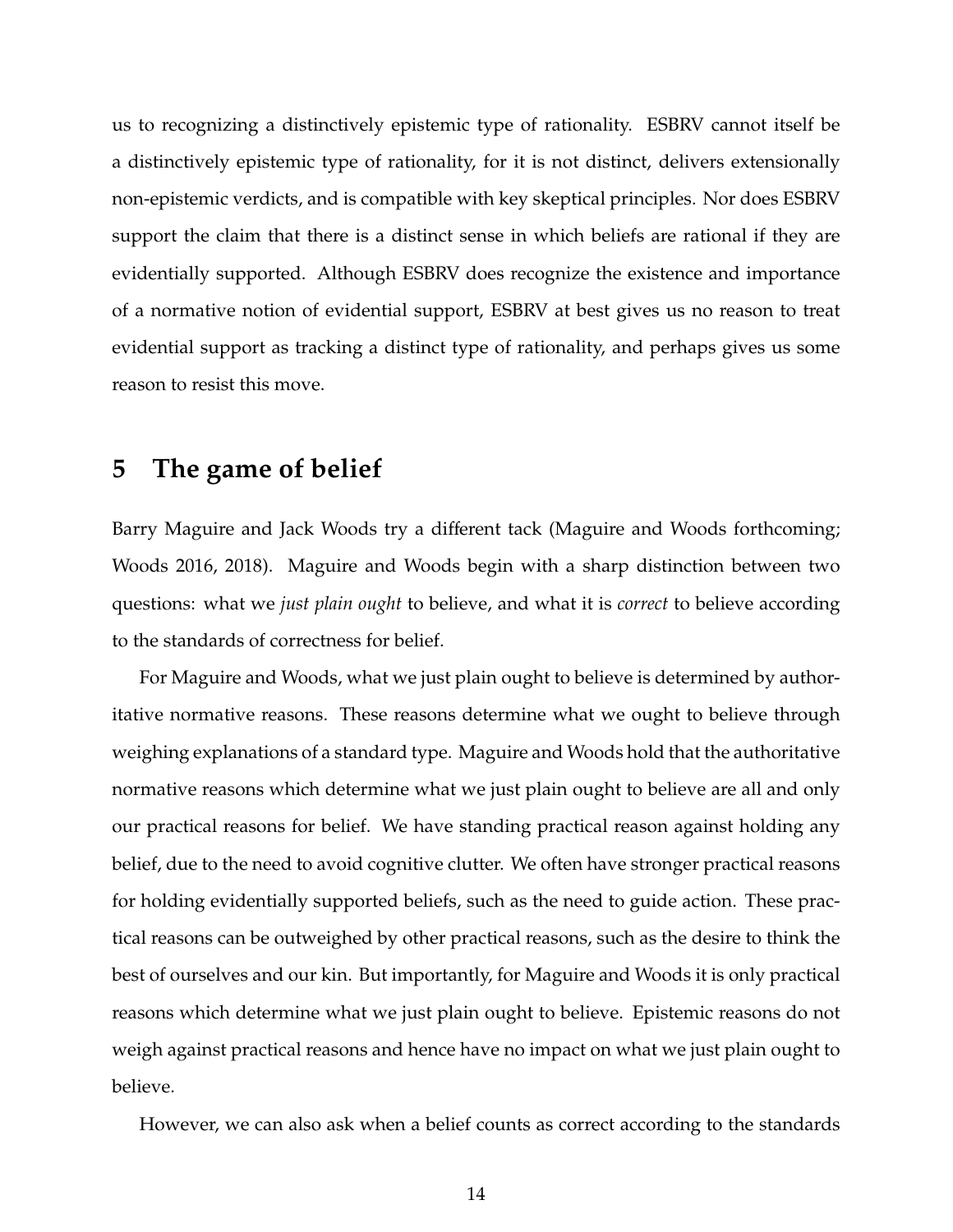of correctness for belief. This need not be a practical question. Although practical considerations play a role in explaining why standards are in force and why the standards have the shape that they do, the standards of correct belief may themselves make mention only of evidence and other epistemic considerations. And indeed, Maguire and Woods hold that the standards of correctness for belief constitute an autonomous epistemic domain to which only epistemic considerations, and perhaps only evidence is relevant.

Because epistemic reasons do not participate in weighing explanations of what we just plain ought to believe, they cannot be authoritative normative reasons. Nevertheless, Maguire and Woods suggest, we can posit a new type of *non-authoritative* normative reasons, of which evidence for belief is a paradigmatic example. Evidential considerations are not authoritatively normative, because they do not bear on what we just plain ought to believe. But they are still normative reasons, insofar as they participate in an explanation of which beliefs count as correct under the standards of correct belief.

How do standards of correctness for belief come to be in force for us, if these standards are distinct from the question of what agents just plain ought to believe? Woods offers two versions of what he calls a *quasi-conventionalist* account, although we will see later that Maguire demurs.

Woods (2018) holds that systems of norms are in force for a community when the community adopts what H.L. Hart (1961) called the internal point of view towards them, treating norms as rules to guide practical deliberation and hence as grounds for obligation and criticism. Woods holds that communities have respect-based reason to obey standards which are in force for them. Individuals within those communities will have derivative respect-based reasons to obey communal standards, insofar as they are appropriately related to the fact that the community accepts these standards. And individuals will have instrumental reasons to obey the specific requirements of norms that are in force for them, because that is a necessary means to complying with their respect-based reasons.

Woods (2016) offers a different version of the same story. Woods holds that normally constituted individuals desire to avoid the *liability* to sanction, and not only its imposition.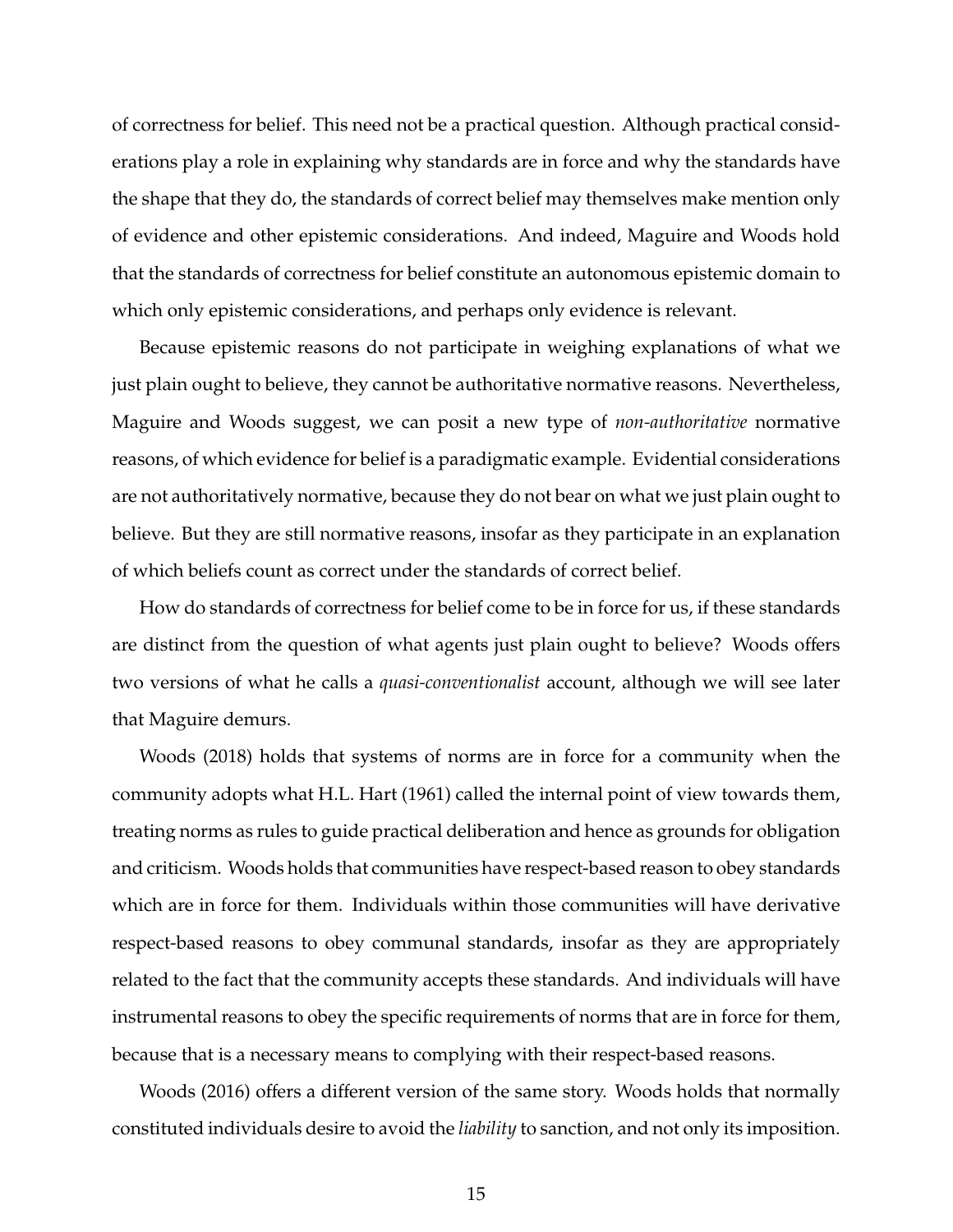There is, Woods thinks, a Footian oddity to agents who are desire only to avoid punishment for their transgressions, and are unmoved by the fact that they are liable to sanction (Foot 1972). This means that agents have desire-based reasons to obey communal standards, in order to avoid the liability to sanction under communal standards. As before, these desire-based reasons generate instrumental reasons to take the specific actions required by communal standards.

Summing up, Maguire and Woods concede that what agents just plain ought to believe is a practical matter, but maintain that there is also a distinctively epistemic standard of correctness which applies to belief. Evidence and other epistemic considerations are not authoritative normative reasons, but rather non-authoritative normative reasons, bearing on the correctness conditions for belief but not on what agents just plain ought to believe. Woods offers two related quasi-conventionalist accounts of how epistemic standards of correctness could come to be in force for us.

This account improves on Christensen by carving out a *distinctively epistemic* type of rationality. However, because it appeals to a new class of non-authoritative normative reasons answering to conventional standards of correctness, we might worry that the account has not described a type of epistemic *rationality*, or a genuine class of *normative reasons*. In the next two sections, I show how this criticism could be developed.

#### **6 Three platitudes about reasons and rationality**

Skeptics do not deny that purists are talking about *something*. Purists are hardly talking nonsense. Nor do skeptics deny that purists are characterizing a *normative* notion. Purists are not doing descriptive theorizing. What skeptics deny is that purists have characterized a type of rational belief.

Skeptics think that purists may have confused rationality for one of several neighboring normative notions. Rather than positing a new type of epistemic rationality answering to non-authoritative normative reasons, skeptics suggest we should redescribe the purist's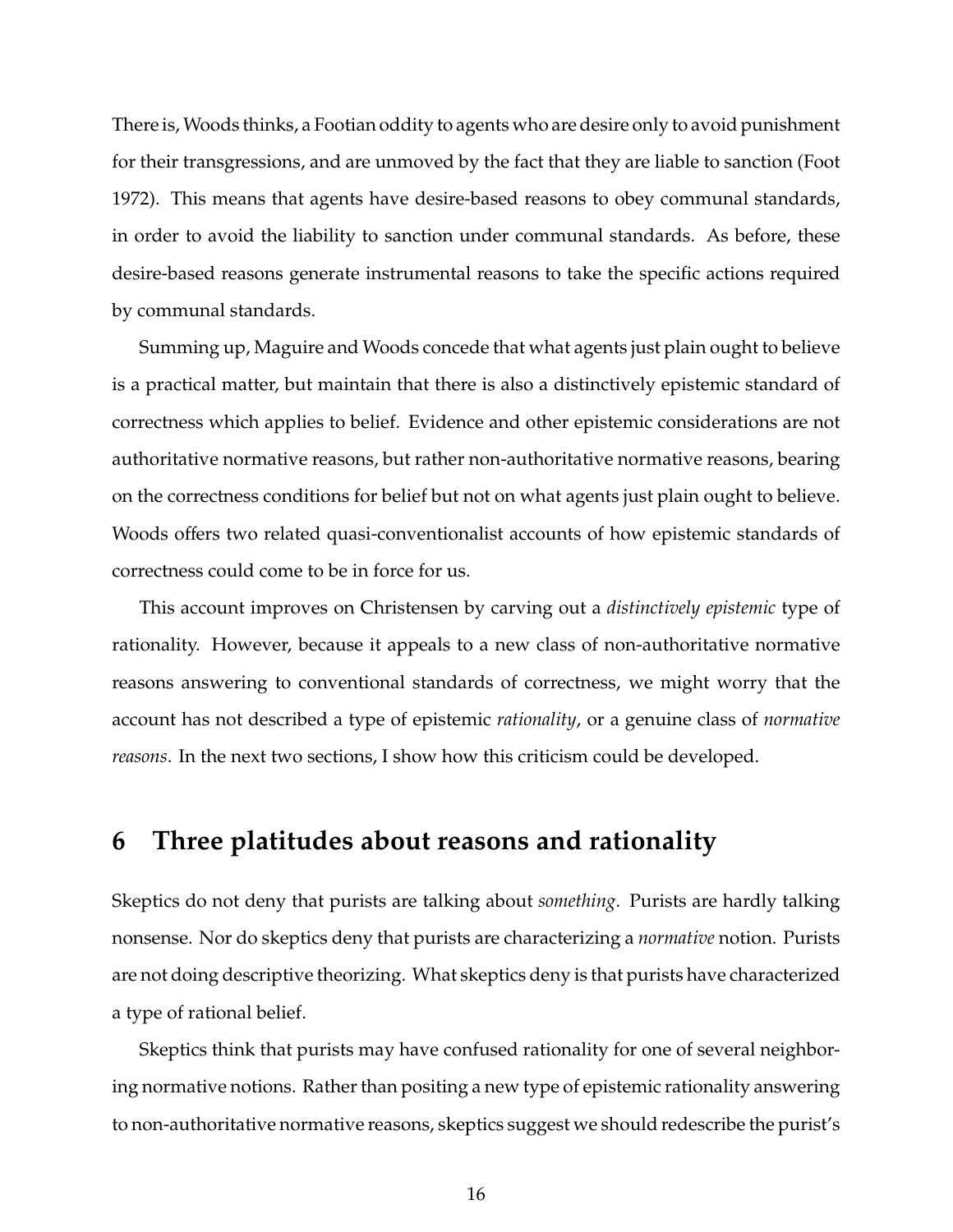view using familiar normative notions. Most obviously, purists could be characterizing the normative notion of evidential support, which is determined by weighing items of evidence. Purists could also be characterizing the notion of fitting belief, which is determined by fit-making facts. Indeed, several authors already defend a fittingness analysis of standards of correctness for belief (Berker ms; McHugh 2014). Finally, an increasing number of philosophers distinguish between justification and rationality, taking many traditional epistemological theories to characterize the notion of justified rather than rational belief (Littlejohn 2012; Lyons 2016; Siscoe forthcoming).<sup>8</sup> In principle, purists need have no quarrel with this move; in fact, they may take some of the remarks below to motivate it.

These salvage proposals may seem like inconsequential semantic quarrels, but Maguire and Woods' proposal reminds us why they are important. By positing a new class of nonauthoritative normative reasons, Maguire and Woods commit themselves to denying a series of claims about normative reasons and rationality which are often treated as platitudes. Given enough encouragement, we could be induced to give up on the platitudes. But there is significant pressure to save the platitudes by relocating the purist's theories away from normative reasons and rationality, and towards fittingness, evidential support, justification or another normative category, where the platitudes are no longer in force. Here are three examples of near-platitudinous claims that Maguire and Woods may have to deny.

First, many authors hold that rationality is authoritative (Kauppinen forthcoming; Kiesewetter 2017). Indeed, the need to explain the authority of rationality has been wielded as an argument for and against a variety of epistemological theories (Côté-Bouchard 2016; Nolfi forthcoming). Maguire and Woods deny that epistemic rationality is authoritative, insofar as authoritative normative reasons determine the separate question of what agents just plain ought to believe, while epistemic rationality is determined by an

 ${}^{8}$ Isn't this move enough to vindicate the purist? Perhaps it would be enough if I appealed to a distinctively epistemic type of justification, which contrasts to justification simpliciter. But there is nothing wrong with appealing to justification simpliciter. Even Chisholm did that.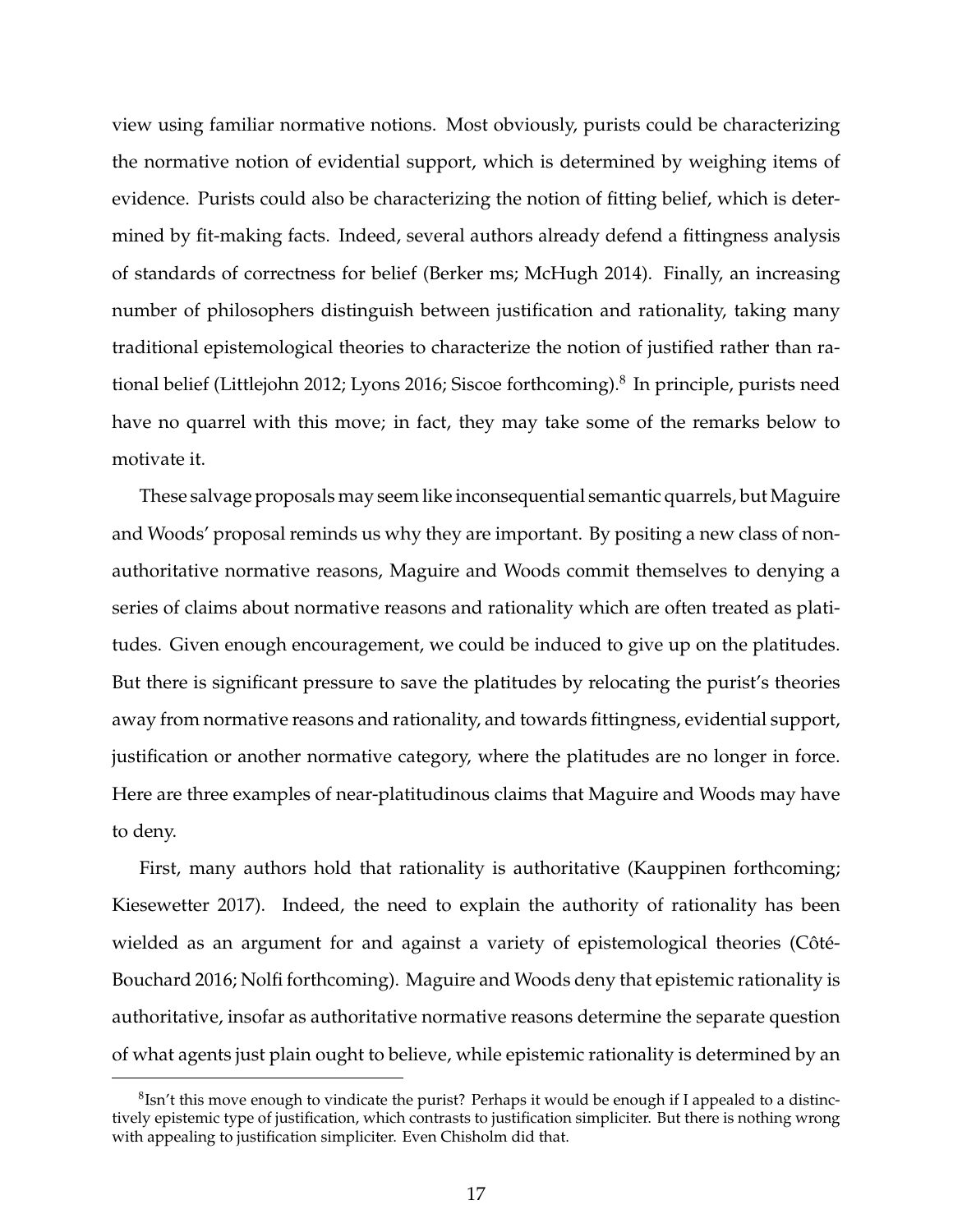autonomous domain of non-authoritatively normative reasons.

Now a vocal minority of epistemologists do indeed deny that rationality is authoritative. Many theories of structural rationality follow John Broome (2013) in holding that rationality is one among many sources of requirements which together determine what agents ought to do and believe. But these theorists have fought tooth and nail to preserve a second claim that *reasons* of rationality are authoritative, and that reasons of rationality participate in weighing explanations of what we ought to do and believe.<sup>9</sup> Despite significant pressure against the claim that reasons of structural rationality are authoritative reasons which participate in weighing explanations of facts about the just plain ought (Kolodny 2005), many defenders of structural rationality have felt that it would be going too far to deny that reasons of rationality are authoritative and weigh on oughts. Here Maguire and Woods are distinguished by their willingness to take a step which participants in the structural rationality debate have seen as off limits.

A final platitude is that rationality has significant value (Horowitz 2014). The claim that rationality is valuable is often taken for granted, and used to support or attack theories throughout epistemology (Horowitz and Dogramaci 2016; Steglich-Petersen 2011). But it is not easy for Maguire and Woods to recover this claim. Maguire and Woods express sympathy for a value-based approach on which we just plain ought to do what is best. But because epistemic reasons have no bearing on what we just plain ought to believe, epistemic reasons cannot in isolation indicate that a belief is valuable or disvaluable, or else epistemic reasons would weigh on just plain oughts by way of indicating what it is best to believe. So it looks like epistemic rationality will have no value of its own, and that when epistemic rationality comes apart from the just plain ought, it would be better to be irrational than to be rational.<sup>10</sup>

<sup>9</sup>For example, Broome defines two types of normative reasons: a *pro toto* reason for (agent) *N* to *F* is "an explanation of why *N* ought to *F*", and a *pro tanto* reason for *N* to *F* is "something that plays the for-F role in a weighing explanation of why *N* ought to *F*" (Broome 2013, p. 50; p.53). Here Broome preserves the claims that reasons of rationality are authoritative and participate in weighing explanations of oughts.

 $10$ Now of course, we could say that there is a distinctively epistemic type of value possessed by epistemically rational beliefs which fails to participate in weighing explanations of what is best. But this new specialized notion of value will conflict with deeply-held claims about the weighting of value, for example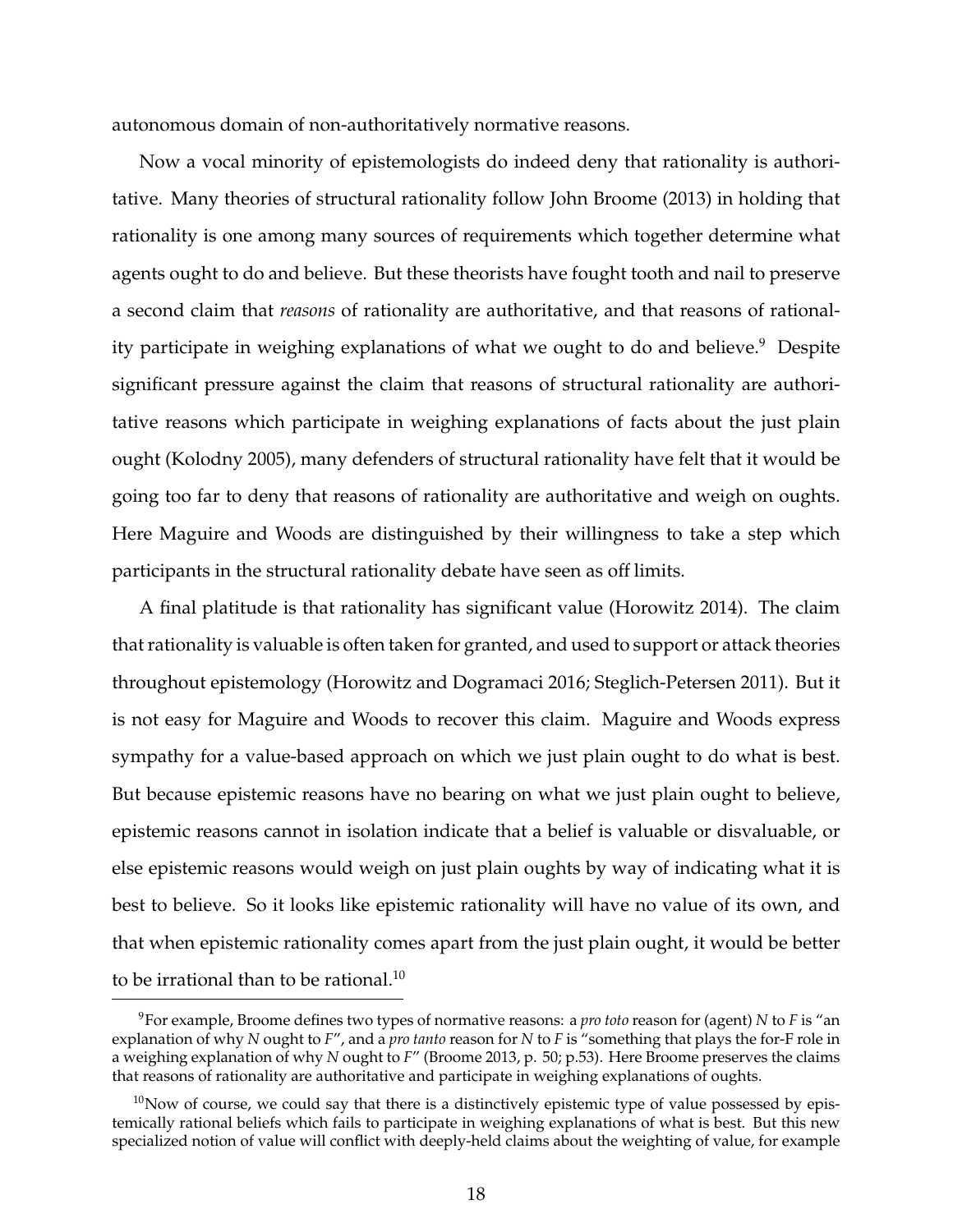So far, we have seen that skeptics accuse purists of mistaking rationality for related normative categories such as fittingness and evidential support. Maguire and Woods lend plausibility to this charge by denying three nearly platitudinous claims about reasons and rationality: that rationality is authoritative; that normative reasons are authoritative and participate in weighing explanations of just plain oughts; and that rationality has significant value. Because these claims are not platitudinous when rationality and reasons are swapped for notions such as fittingness and fit-making facts, it is tempting to save the platitudes by claiming that Maguire and Woods' real target is one of these other normative notions.

If Maguire and Woods want to retain their view and deny the platitudes, they need to offer a weighty argument in its defense. Maguire and Woods advance several arguments in favor of their view. Are these arguments substantial enough to save the view?

# **7 Motivating the view**

Woods' approach is grounded in a more general conventionalist story about most or all types of normativity, including promising (Woods 2016), etiquette and morality (Woods 2018). If true, that is an account with enough generality and explanatory payoff to justify bending a few platitudes. But is it true? In Sections 7.1-7.2, I argue against Woods' conventionalism and in 7.3 I argue that a more plausible conventionalism may not preserve an autonomous domain of epistemic norms. Section 7.4 considers an argument which does not appeal to conventionalism.

#### **7.1 Against bare conventionalism**

Woods' conventionalism is a species of what we might call *bare conventionalism*. It takes the very fact that society has adopted a convention to be sufficient for the convention

the view that all types of value participate in weighing explanations of what is best.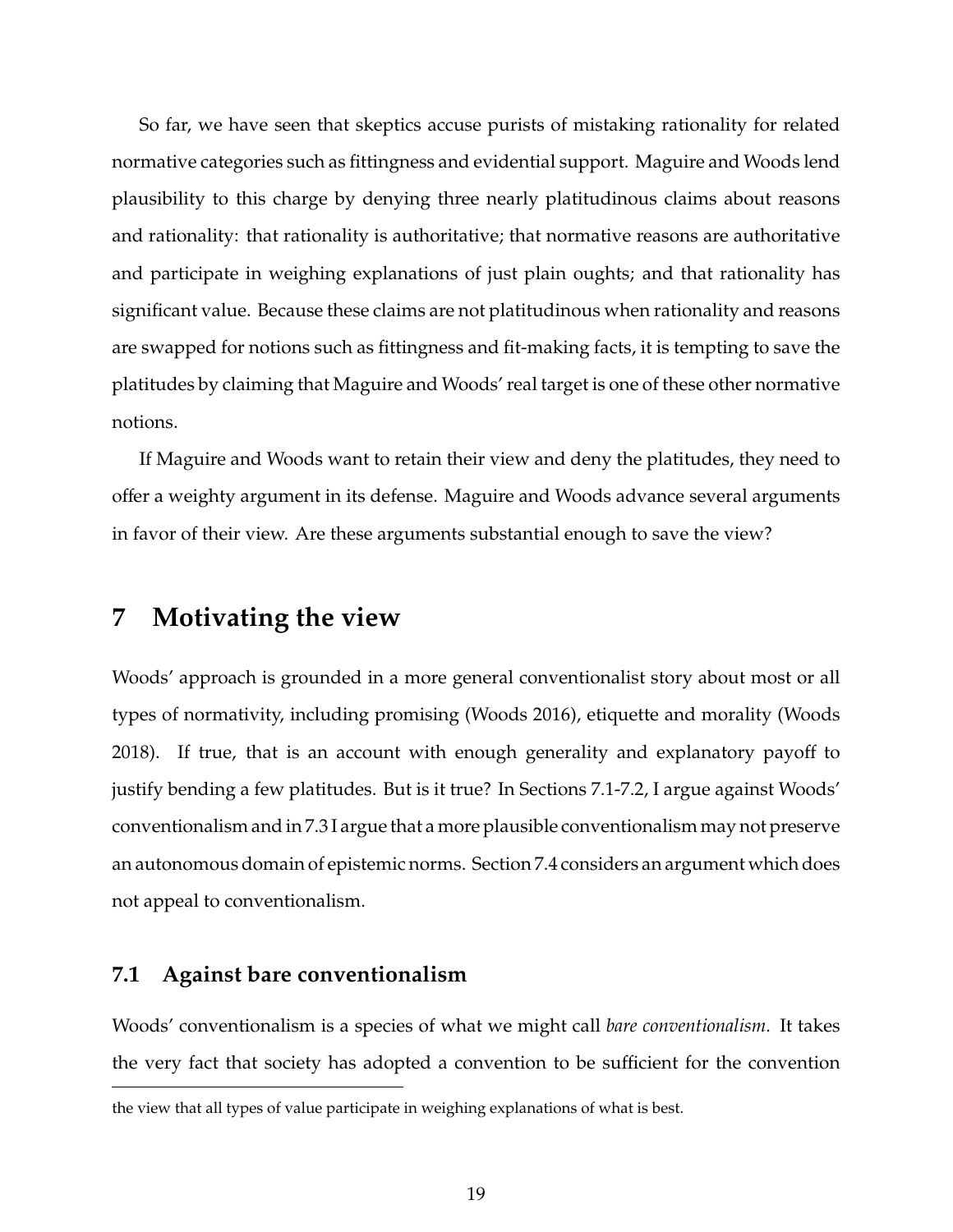to be in force. Bare conventionalism is often thought to suffer from serious challenges (Nieswandt 2019; Scanlon 1990). Here is one such challenge.

Suppose that society adopts a truly heinous convention. This convention requires kicking puppies, maintaining apartheid, or working to destroy humanity. Bare conventionalism says that this convention will be in force, grounding a type of obligation and criticism for members of society. We would have, for Woods, desire- or respect-based reasons to maintain apartheid; would count as violating normative obligations if we do not; and be criticizable as a result. Call this the *objection from heinous conventions*.

To his credit, Woods is admirably clear in his desire to bite the bullet.

A referee complains that [my view] suggests Rosa Parks was obliged, in some subscripted sense, to sit in the back of the bus (and that she was criticizable for not doing so). This, again, is a feature, not a bug. Rosa Parks is liable to criticism for violating a norm presumably in force then. (Woods 2018, p. 217).

We saw in Section 6 that Maguire and Woods bite a number of normative bullets by denying platitudes about rationality and reasons. But I think that Woods may have bitten one bullet too many here. This opinion is shared by Maguire, who jumps ship and takes such examples to show that bare conventionalism is false (Maguire and Woods forthcoming, p. 229).

What is wrong with claiming that Rosa Parks was obliged to sit in the back of the bus and liable to criticism for failing to do so? Besides its intuitive implausibility, this claim serves as a breakdown point for both of Woods' views about how normative conventions come to be in force for us once they are adopted.

Woods (2018) holds that when communities adopt norms, individuals within the community inherit respect-based reasons to comply with those norms. But I don't think we would like to claim that Rosa Parks had a respect-based reason to comply with Jim Crow norms. Parks' act was an act of civil disobedience. The entire purpose of her disobedience was to convey symbolic disrespect for Jim Crow norms by publicly refusing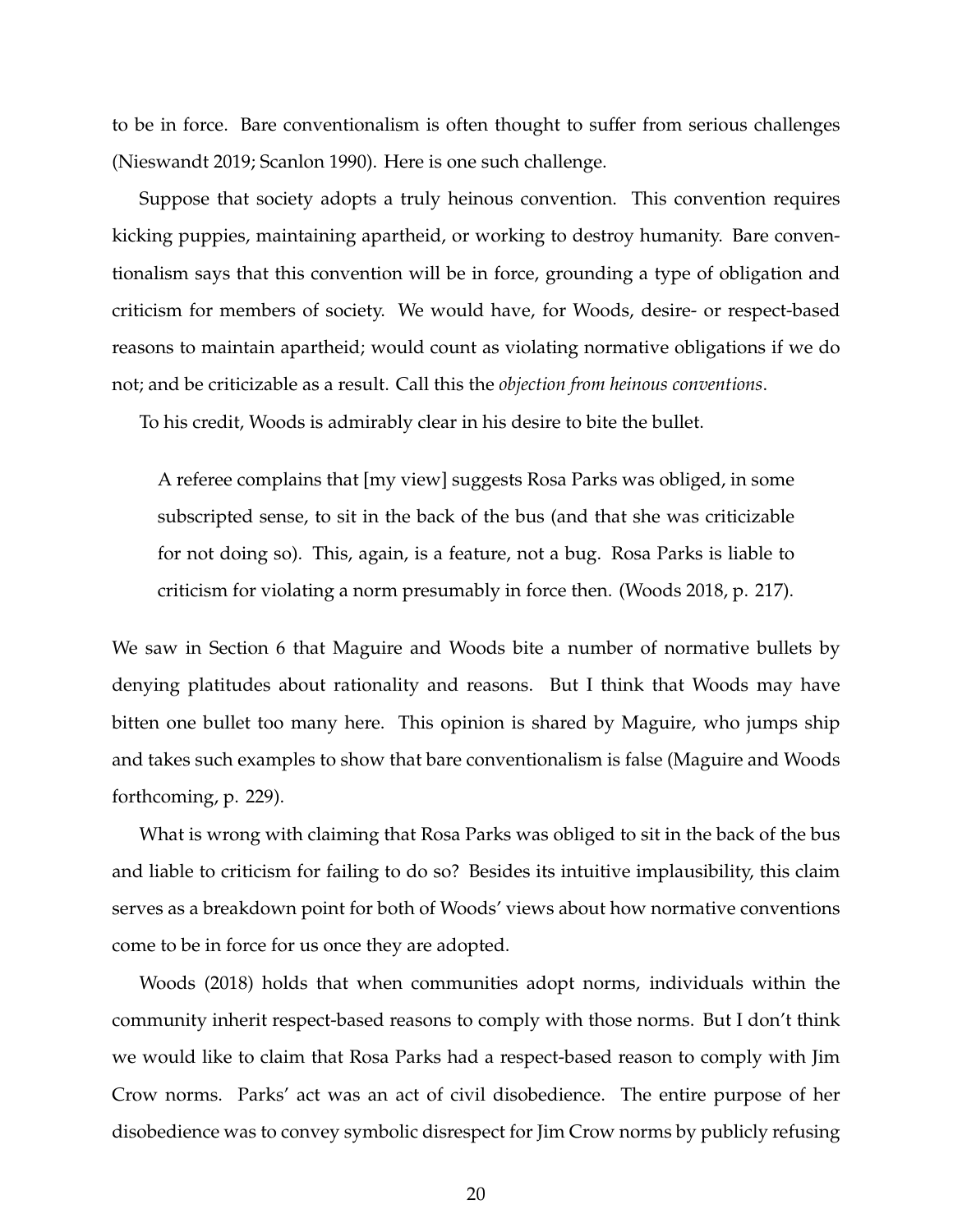to comply with them. Parks did this because what she had reason to do was to disrespect Jim Crow norms. If Woods is to capture this fact, he will have to say that Parks had decisive reason to disrespect Jim Crow norms, but nevertheless had a respect-based reason to respect Jim Crow norms. But this is a mouthful. And in virtue of what have Jim Crow norms earned Parks' respect? Merely by being mistakenly adopted by society as norms? Even if we grant that societal adoption gives society, qua group agent, reason to respect the norms that it adopts, it is not clear why Parks would inherit that reason. Since Parks was not consulted in the adoption of Jim Crow norms, and since the whole purpose of these norms was to oppress Parks, it is hard to see how the mere adoption of Jim Crow norms could give Parks reason to respect them.

Woods (2016) holds that individuals desire to avoid the mere liability to sanction, and not just its imposition. This gives us a desire-based reason to comply with the norms in force in our community, in order to avoid sanction-liability. Woods' claim is plausible when norms are just and fairly adopted. There would indeed be a Footian oddity to agents who cared only about the actual imposition of sanctions for promise-breaking, and not about the fact that their promise-breaking made them liable to sanction. But there is no oddity in failing to care about sanction-liability under unjust norms. Parks was doubtless concerned about the actual imposition of sanctions, in the form of arrest, imprisonment or worse. But did she desire to avoid the mere liability to sanction under Jim Crow norms? Why would she? You do not have to be a Footian moral monster to be unconcerned with liability to sanction under unjust norms. All you must do is to reject the norms.

So far, we have seen that bare conventionalism encounters the objection from heinous conventions. Bare conventionalism says that heinous conventions are in force for us when they are adopted by society. I suggested that this is the wrong consequence, and also that it puts pressure on Woods' explanations for how conventions come to be in force by generating respect- and desire-based reasons. In Section 7.3, I consider the prospects for revised forms of conventionalism. But first, I want to raise a weaker worry for bare conventionalism.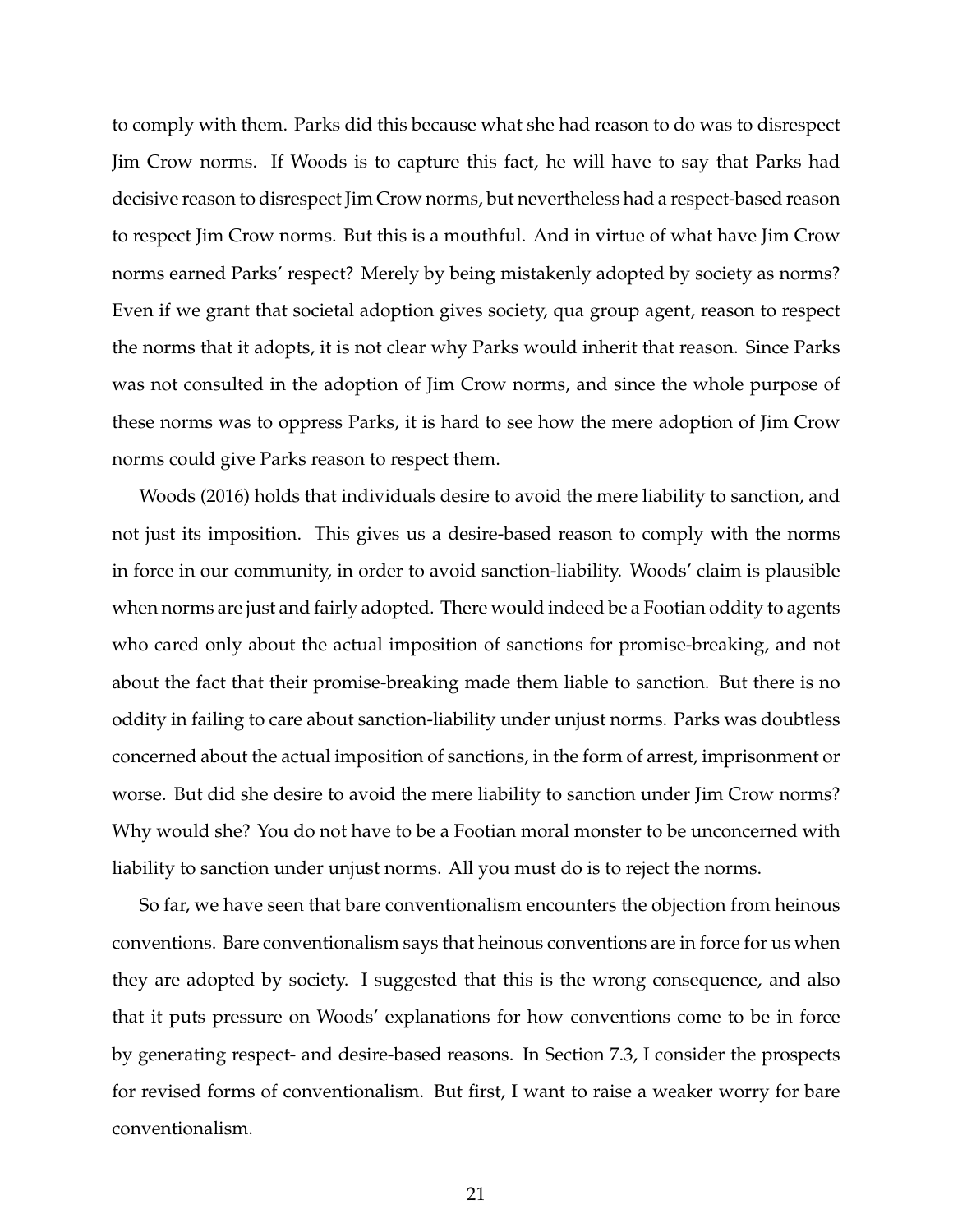#### **7.2 Weakening the complaint**

Suppose you disagree. You think that the mere adoption of conventions is enough to ground a type of normative obligation and criticism-liability. Would that be enough to salvage epistemic normativity? Only in a weak sense.

Consider Jim Crow norms. There are two stances that conventionalist philosophers at the time could adopt towards these norms. On the one hand, they could adopt the stance of the cultural anthropologist, describing what contemporary norms required. The cultural anthropologist faithfully describes a type of normative criticism that is aptly directed at Rosa Parks. On the other hand, philosophers could adopt the stance of the conceptual engineer. The conceptual engineer refuses to take normative concepts and practices as fixed, focusing instead on the question of how they could be improved. The conceptual engineer describes, and then works to implement systems of norms on which Parks would be praiseworthy, not blameworthy, for sitting on the bus.

For all that Woods and Maguire have said, contemporary theories of epistemic rationality might occupy the perspective of the cultural anthropologist, and not the conceptual engineer. Woods and Maguire grant the skeptic's claim that what we just plain ought to believe is a practical matter, and express sympathy for the claim that epistemic norms can come apart from the just plain ought in requiring us to be bad friends, to perpetuate systemic racism, and darken our final days with the belief that death is on its way. Insofar as we just plain ought to do the opposite of this, one wonders why epistemologists are meant to continue devoting significant attention to the study of epistemic norms. Wouldn't it be better to study the cases in which these norms steer us wrong, to understand what we are required to do instead, and to advocate new normative conventions which require us to do that?

It is precisely this line of criticism which recently drove Kristie Dotson (2019) to declare herself an epistemic apostate. Dotson holds, for example, that prevailing epistemic norms can perpetuate oppression by suppressing black rage at state-sanctioned violence, allowing police officers to get away with murder in a court of law and in the court of public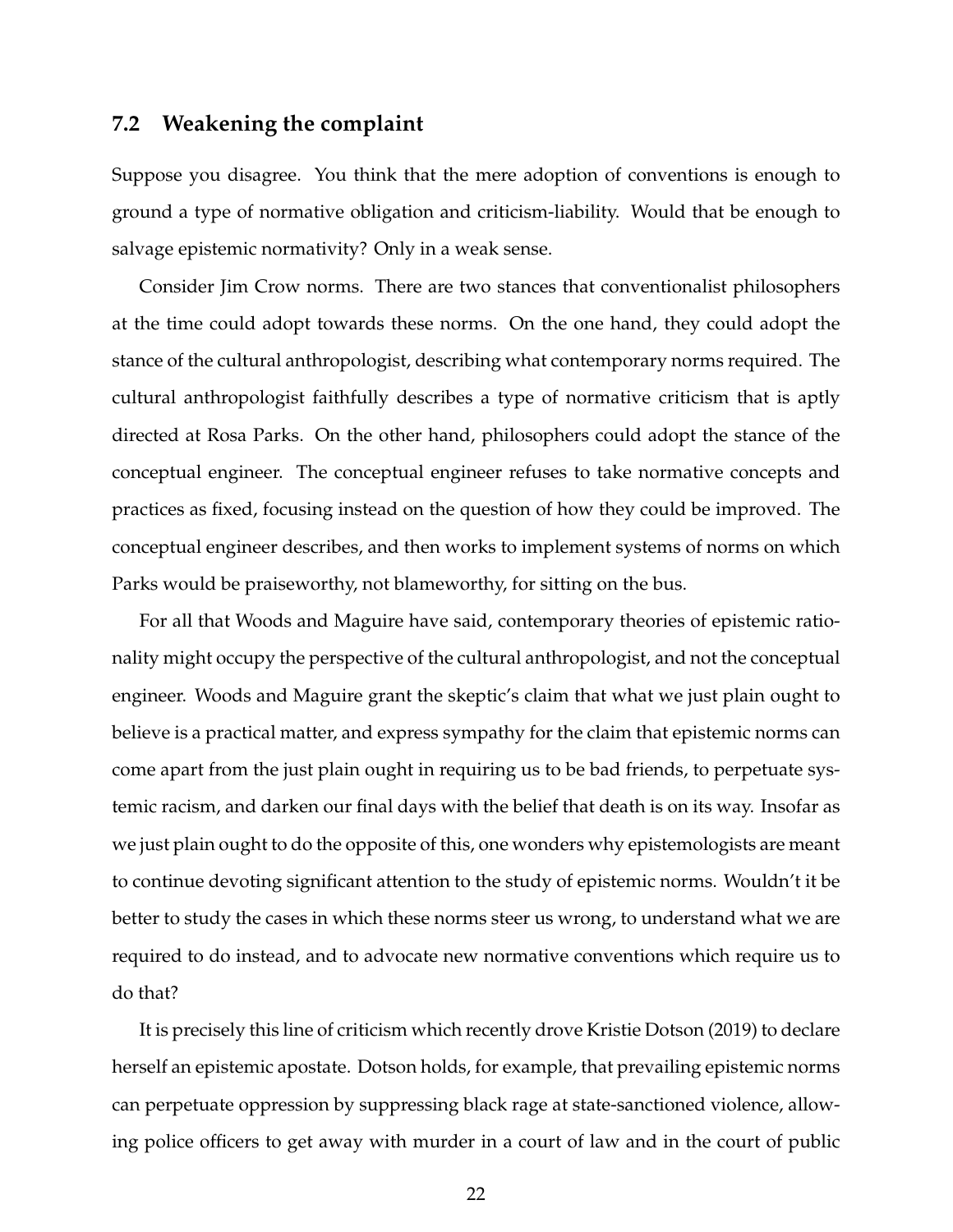opinion (Dotson 2018). In such cases, epistemic norms recommend doing what we just plain ought to avoid. As a result, Dotson professes an attitude which she calls conceptual indifference towards epistemic norms. Dotson simply does not care about what epistemic norms require of us. The stance of the apostate is the stance of a philosopher who goes on theorizing about what we just plain ought to believe, and responds to contrary epistemic claims with indifference at best, or hostility at worse.

Dotson's stance is not the passive stance of a cultural anthropologist, but the active stance of a conceptual engineer, who recognizes that prevailing epistemic norms are sometimes unjust and seeks to change them. The problem with bare conventionalism is that, for all that Maguire and Woods have said, apostasy and conceptual engineering may be exactly the right stances towards prevailing epistemic norms, and indeed that is just what some skeptics have urged. This is a problem, because purists are not satisfied with the weak claim that there is some sense in which their theories are true. Purists want to claim that epistemic normativity should be a central object of normative epistemology, and perhaps should exhaust normative epistemology.  $11$  But if the apostates are right, then the study of epistemic normativity may be at best an anthropological curiosity, and at worst a way of perpetuating unjust norms which ought to be changed.

#### **7.3 Justified conventionalism**

So far, I have argued against the bare conventionalist claim that epistemic norms come to be in force merely in virtue of being adopted by society. But many conventionalists are not bare conventionalists. Many follow Maguire in holding that conventions must be justified in some further way to be in force. For example, here is how Katharina Nieswandt defines conventionalism:

If the rules of practice *P* say that *X* must  $\phi$  given fact *F*, and *P* is a justified

 $11$ For example, here is how Christensen summarizes the traditional view: "Epistemic rationality or justification . . . has been seen as in some sense aimed at truth, the proper subject for epistemology. Pragmatic justification ... has been seen as outside the purview of epistemology" (Christensen forthcoming, p. 1).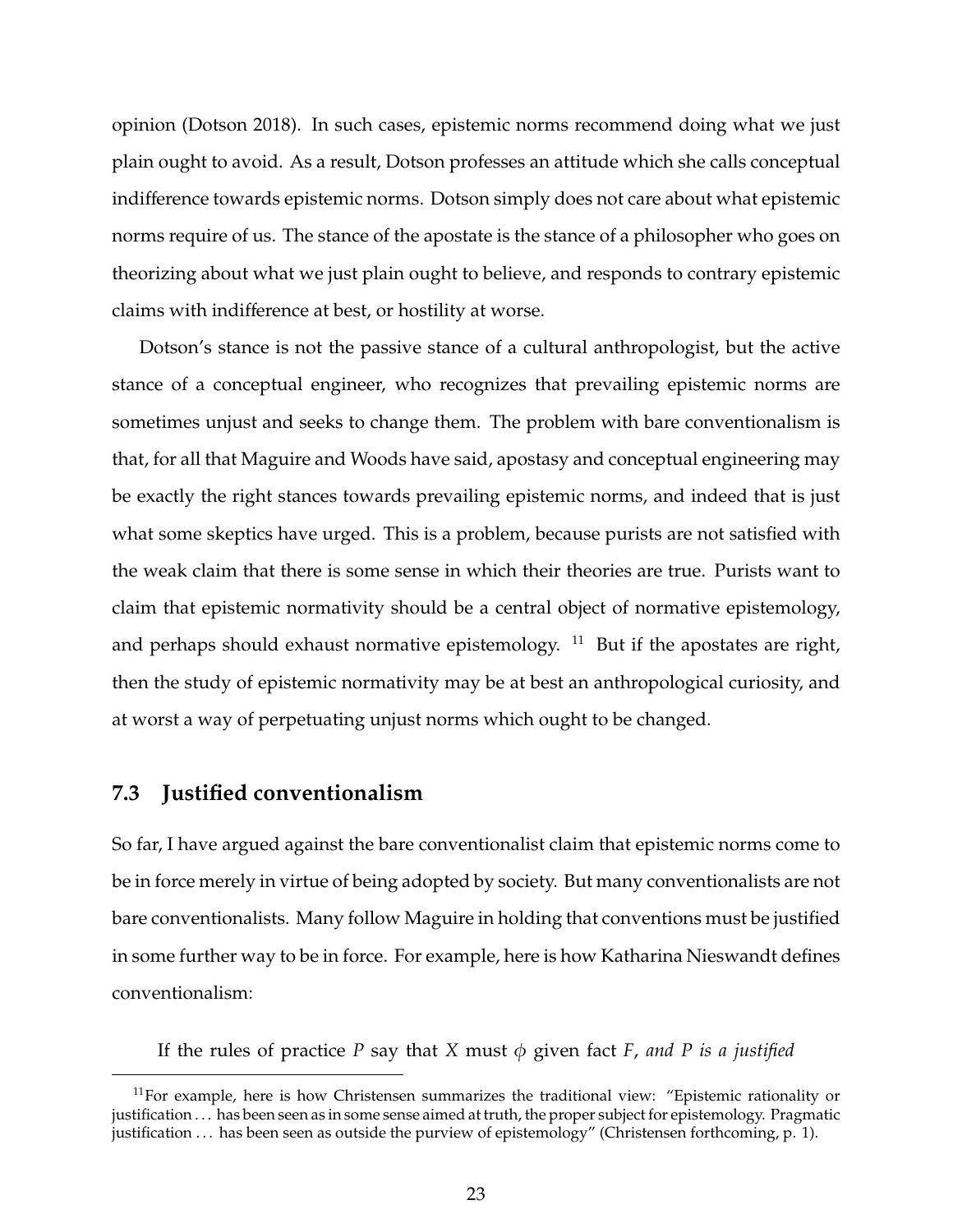*practice*, then, given *F*, *X* must  $\phi$  because of *F*. (Nieswandt 2019, p. 17).

Call this view *justified conventionalism*. Justified conventionalism blocks heinous conventions, such as Jim Crow norms, from having any normative force at all, because heinous conventions are unjustified.

Could justified conventionalism save Maguire and Woods' view? Perhaps. It is not my burden to survey all possible forms of conventionalism, nor could I do so in the space allotted. To a large extent, the reply here is that if Maguire wants to develop a more selective conventionalist view, it is incumbent on Maguire to tell us what that view is and how it accounts for epistemic normativity.

However, I do think that justified conventionalism risks taking us out of the frying pan and into the fire. Justified conventionalism purchases plausibility for the conventionalist view at the expense of making it mysterious why the justified conventions would be purely epistemic.

For example, Nieswandt lists four ways in which a convention *P* might be justified:

**Promoting impartial good:** The greatest good of the greatest number can be better furthered with *P* than without it.

**Pareto optimality:** *P* maximizes everybody's impartial gains.

**Ends, not means:** *P* is required in order for us to treat others as ends in themselves.

**Good human life:** *P* is necessary for a good human life.

But it is not clear that any of these standards justifies adopting purely epistemic conventions. There is no clear argument that epistemic conventions are necessary for living a good human life or treating others as ends in themselves. And although neither camp has a plausible claim to Pareto optimality, you might well think that admitting some non-epistemic considerations into our normative conventions would better promote the impartial good than would adopting purely epistemic standards. After all, Maguire and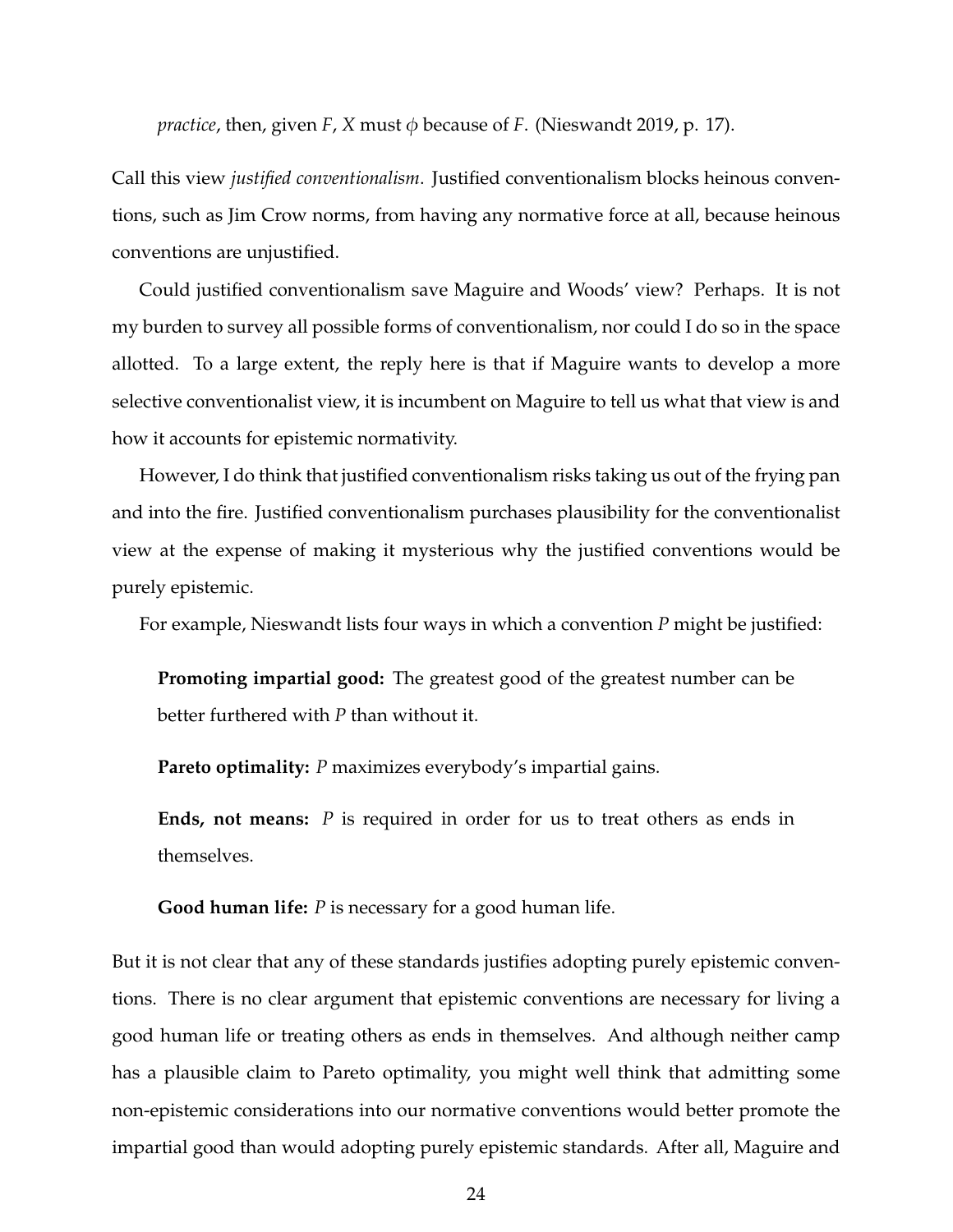Woods take non-epistemic considerations to bear on what it is best to believe. And if the best conventions are not epistemic conventions, then justified conventionalism threatens to support skepticism over purism.

There is room for purists to push back here. Although Maguire and Woods concede that it would sometimes be better to form beliefs which violate, rather than respect purely epistemic standards, it does not follow that purely epistemic standards could not be the best standards for promoting the impartial good. Perhaps strict epistemic standards are needed to instill a habit of forming beliefs based on evidence and careful reasoning. But if Maguire and Woods want to make this claim, they need an argument. Skeptics are happy to concede that the best standards to adopt would instill a healthy respect for evidence, but wouldn't it be better if those standards also recognized the importance of other goals, such as friendship and anti-racism? That is not a crazy view to hold.

Now Nieswandt was talking about the justification of *moral* conventions. Could the newer evidentialist hold that conventions for belief are justified in a narrower way? For example, if we could show that epistemic conventions are the best means to the promotion of accurate belief, would that be enough for these conventions to have genuine normative force, even if epistemic considerations are suboptimal for the purpose of promoting overall value? The problem with this move is that it assumes precisely what is under dispute: that standards acquire genuine normative force through their relationship to a restricted type of epistemic value, without regard for their practical, moral or all-things-considered implications.<sup>12</sup>. It is exactly this claim which skeptics deny.

So far, I have argued that Maguire and Woods' view cannot be saved by appeal to conventionalism. Bare conventionalism faces the objection from heinous conventions and threatens to take up the stance of a cultural anthropologist when we would do better to take up the stance of the conceptual engineer or epistemic apostate. Justified conventionalism may be defensible, but struggles to explain why the justified conventions

<sup>&</sup>lt;sup>12</sup>Similar remarks may apply to other recent conventionalist views such as Dogramaci (2012), although it is worth noting that many such views already revise many traditional epistemic norms (Dogramaci 2015, 2017)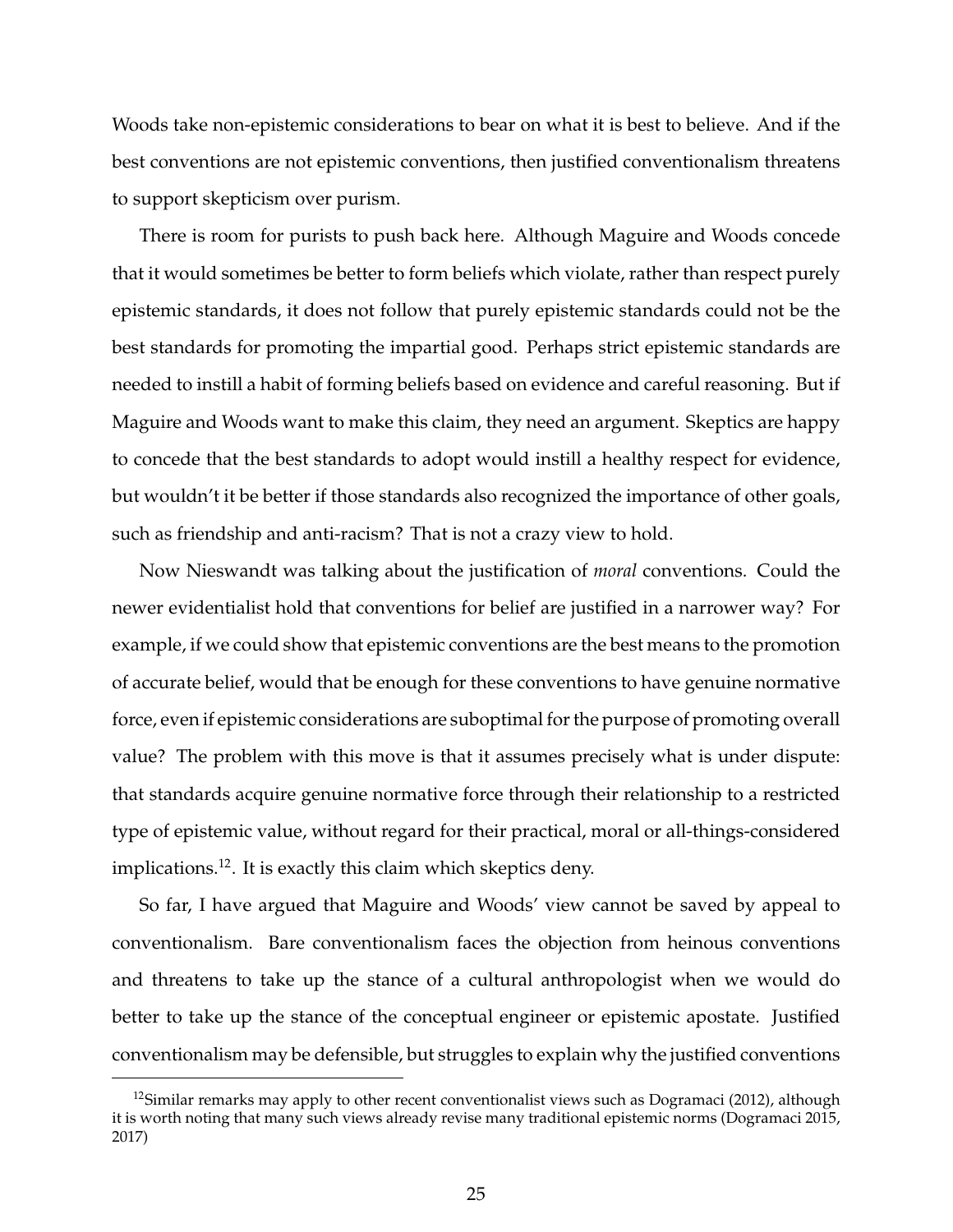should be purely epistemic. Is there anything which can be said for purism which does not rely on conventionalism?

#### **7.4 Criticism**

Maguire and Woods make one argument which may not depend on conventionalism. This is the argument that there is an important sense in which we are aptly criticizable for violating epistemic norms. If it is apt to criticize us for violating epistemic norms, then it is natural to think that epistemic norms are genuine norms, and perhaps even requirements of rationality.

Now I do not think that skeptics will grant that we are criticizable in any sense for violating epistemic norms.<sup>13</sup> But suppose we grant the datum. Does this require us to posit a new type of epistemic rationality? It does not.

The problem is that many of the skeptic's salvage proposals can also capture the datum. We can be criticized for beliefs which are unfitting or unjustified. And it may be criticism enough to say of a belief that it is evidentially unsupported. So the mere fact that beliefs which violate epistemic standards are criticizable does not imply that they are criticizable for being irrational, rather than unfitting, unjustified, or evidentially unsupported.

Indeed, Maguire and Woods' proposal threatens to overgenerate normative criticism. For example, Maguire and Woods hold that there are chess-specific reasons for chess players to play well, and that there were Nazi party reasons for party members to obey Nazi doctrine. On their view, there is a type of normative criticism aptly directed at chess players who play badly in order to let a child win, or Nazi party members who hide Jews. But the first claim is at best not obvious, and the second threatens to force Maguire back into the bare conventionalist view about Rosa Parks. So I do not think that the skeptic should be quick to concede any explanatory advantage to the purist in her account of apt normative criticism.

 $^{13}$ Indeed, this is exactly the stance that Rinard takes in correspondence (Maguire and Woods forthcoming, p. 238).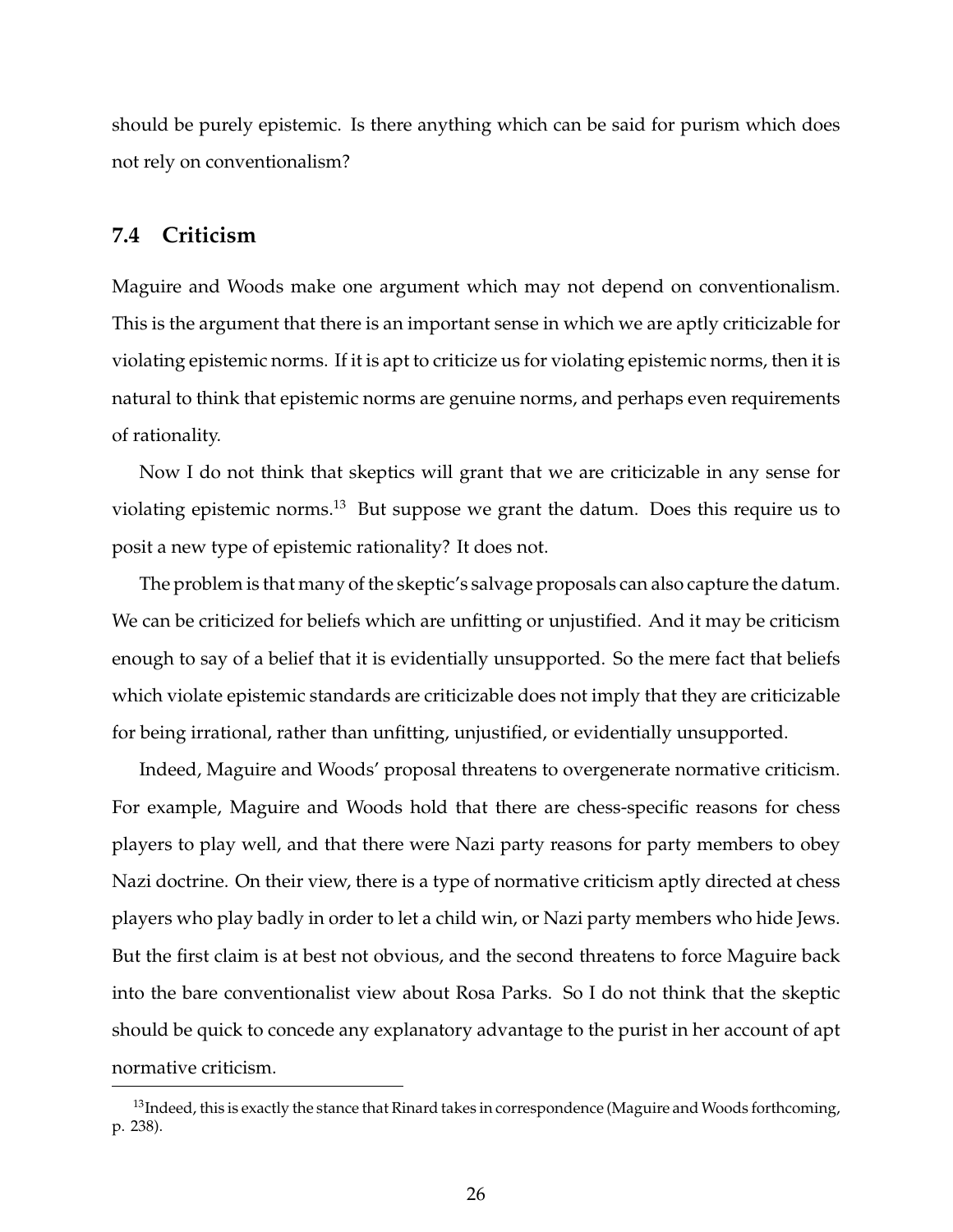I do not expect Maguire and Woods to accept the skeptic's salvage proposals. Doubtless each proposal faces some difficulties of its own. But we saw in Section 6 that Maguire and Woods' proposal involves denying a number of near-platitudes about rationality and reasons. These are serious costs, and it takes a strong argument to justify imposing them. If we cannot justify these costs by appeal to metanormative conventionalism, and need not incur these costs in order to explain practices of normative criticism, then it would seem better to side with the purist and avoid positing new normative notions without necessity.

## **8 Conclusion**

My project in this paper was to address the newer evidentialist program. The newer evidentialists concede to the skeptic that there is a coherent all-things-considered notion of rational belief and that the extension of this notion is determined in large part by non-epistemic considerations. But the newer evidentialists maintain that there is still an important role in epistemology for a separate notion of epistemic rationality. I argued that existing newer evidentialists face opposite worries.

Christensen argues for the plausible claim that deontic modals are evidence-sensitive. This claim, however, does not assert the existence of a distinctively epistemic type of rationality. Christensen's view is naturally read as a vindication of the global consequentialist claim that all rationality is a matter of promoting overall value. While Christensen's view does show that rationality makes essential appeal to the normative concept of evidential support, the rational importance of evidential support is not what is in dispute between skeptics and purists.

Maguire and Woods argue that the practical question of what we just plain ought to believe should be distinguished from the epistemic standards of correctness governing belief. I argued that the proposed standards are both distinctive and epistemic, but not best understood as a type of rationality or as determined by a new class of non-authoritative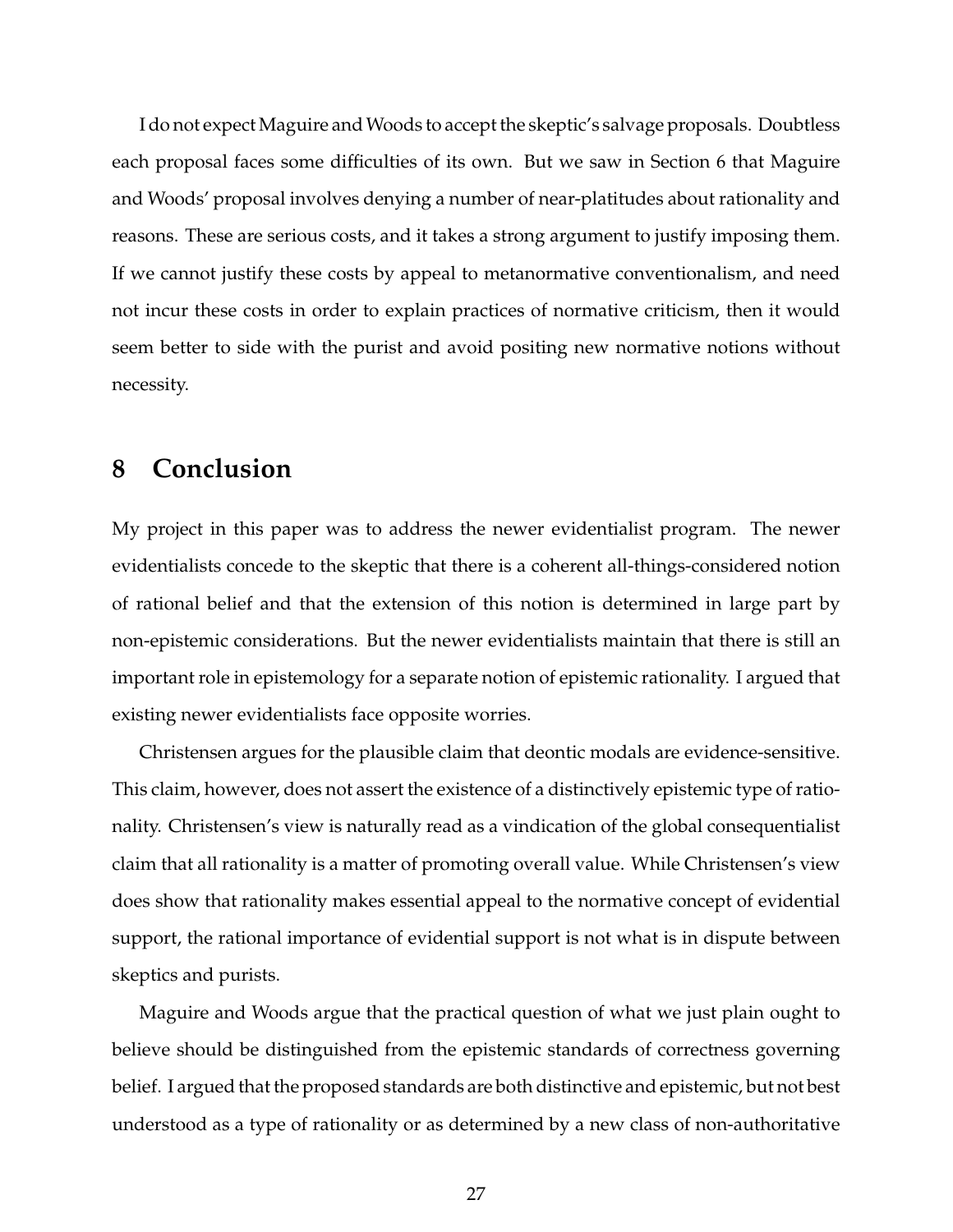normative reasons. By redescribing evidentialist standards in other normative terms, such as fittingness or evidential support, we can preserve a series of near-platitudinous claims about rationality which would otherwise be violated by Maguire and Woods' view.

This discussion illustrates the difficulty of the newer evidentialist's attempt to have their cake and eat it too. Once we concede to the skeptic that she is correct about rationality or the just plain ought, it becomes much harder to motivate the need for a separate, purely epistemic type of rationality.

One reaction to this discussion would be to retreat to the new evidentialist position on which there could not possibly be non-epistemic reasons for belief of any kind. Although this view has faced recent pushback, it is far from refuted and it would avoid the difficulties faced by the newer evidentialists.

Another reaction to this discussion could be to concede that the skeptic was right. There were clear reasons why purists thought that a separate notion of epistemic rationality was needed: purists held that there is no coherent all-things-considered notion of rational belief, or that there are no practical reasons for belief, and that skeptics give extensionally incorrect verdicts about what it is rational for us to believe. But once we concede these points to the skeptic, we should be open to the idea that epistemic rationality is theoretically dispensable after all.

These are both excellent reactions. But it remains to be seen whether there is any room to split the difference between them. Once purists begin to cede extensional ground to skeptics, it becomes difficult to describe and motivate the need for a distinctively epistemic type of rationality. As a result, purists who are willing to make extensional compromises with skeptics may have purchased a more wholesale form of skepticism about epistemic rationality than they bargained for.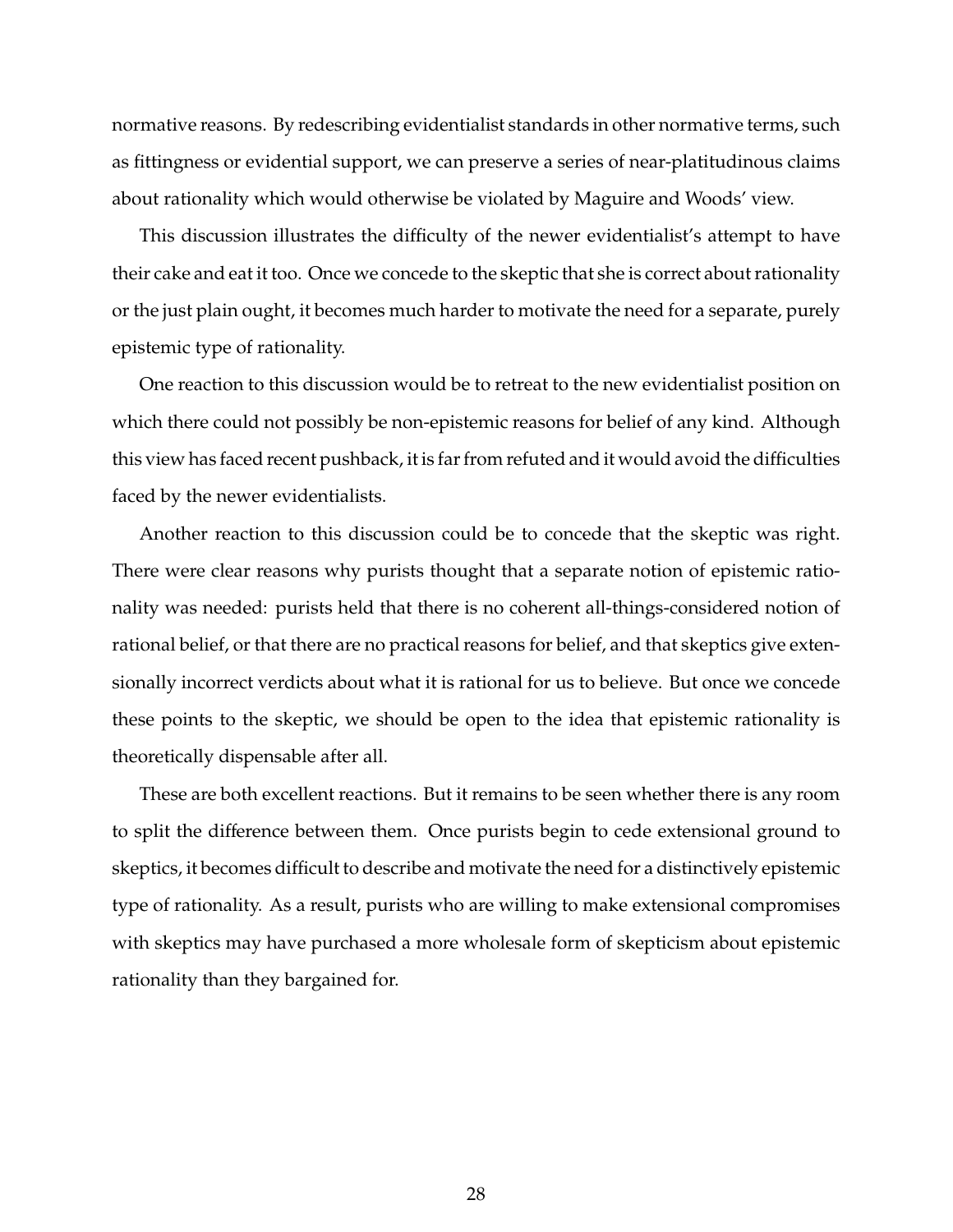# **References**

Basu, Rima. 2019. "Radical moral encroachment: The moral stakes of racist beliefs." *Philosophical Issues* 29:9–23.

Berker, Selim. ms. "The deontic, the evaluative, and the fitting." Unpublished manuscript.

Broome, John. 2013. *Rationality through reasoning*. Wiley.

Charlow, Nate. 2013. "What we know and what to do." *Synthese* 190:2291–2323.

Chisholm, Roderick. 1956. "The concept of empirical evidence." *Journal of Philosophy* 53:722–731.

—. 1961. "Evidence as justification." *Journal of Philosophy* 58:739–748.

—. 1991. "Firth and the ethics of belief." *Philosophy and Phenomenological Research* 51:119– 128.

Christensen, David. forthcoming. "The ineliminability of epistemic rationality." *Philosophy and Phenomenological Research* forthcoming.

Cohen, Stewart. 2016a. "Replies to my commentators." *Inquiry* 59:906–22.

—. 2016b. "Theorizing about the epistemic." *Inquiry* 59:839–57.

Comesana, Juan. 2015. "Can we believe for practical reasons?" ˜ *Philosophical Issues* 25:189– 207.

Côté-Bouchard, Charles. 2016. "Can the aim of belief ground epistemic normativity?" *Philosophical Studies* 173:3181–3198.

—. forthcoming. "Two types of epistemic instrumentalism." *Synthese* forthcoming.

Cowie, Christopher. 2014. "In defense of instrumentalism about epistemic normativity." *Synthese* 191:4003–4017.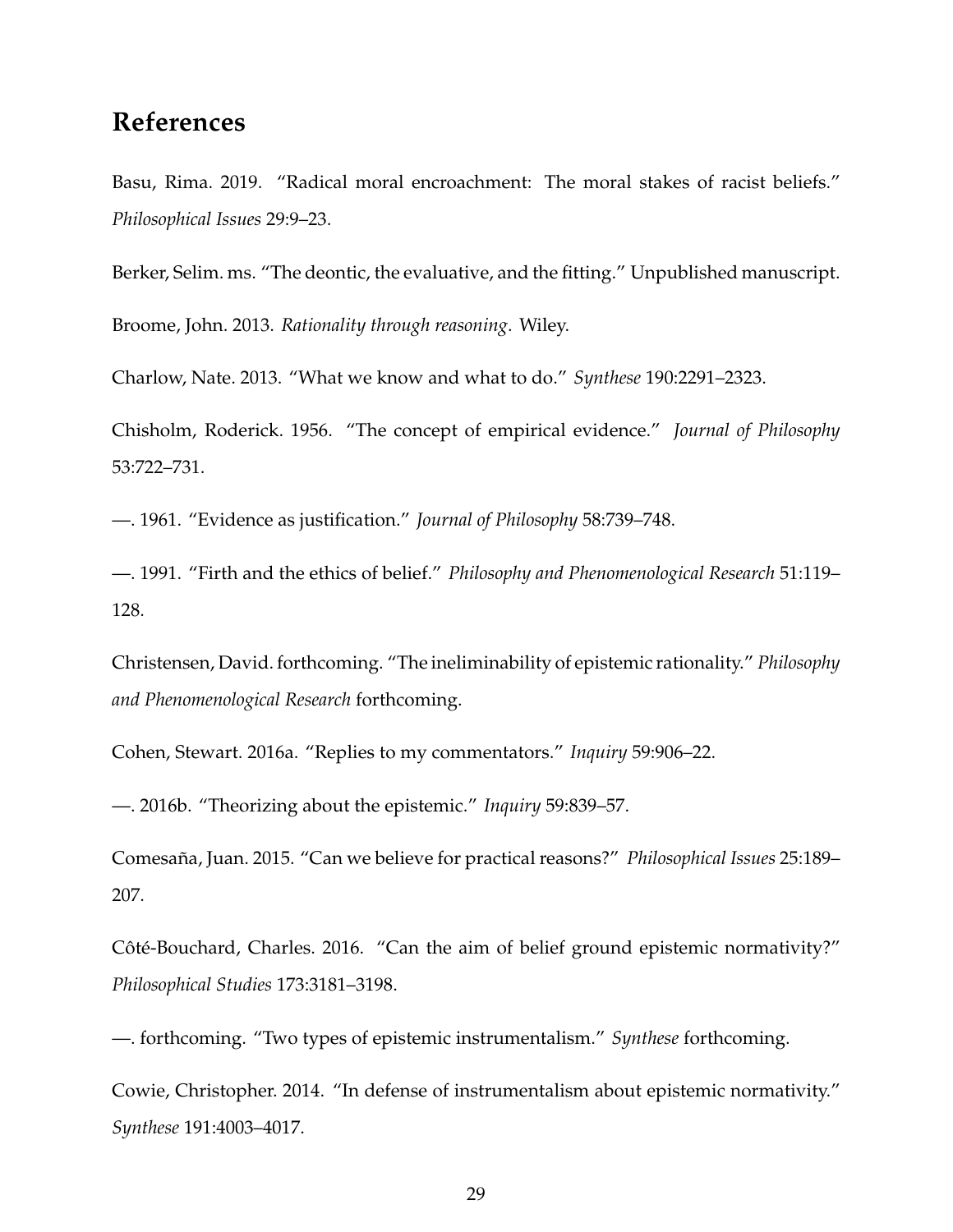Dogramaci, Sinan. 2012. "Reverse engineering epistemic evaluations." *Philosophy and Phenomenological Research* 84:513–530.

—. 2015. "Forget and forgive: A practical approach to forgotten evidence." *Ergo* 2:645–677.

—. 2017. "Why is a valid inference a good inference?" *Philosophy and Phenomenological Research* 94:61–96.

Dotson, Kristie. 2018. "Accumulating epistemic power: A problem with epistemology." *Philosophical Topics* 46:125–54.

—. 2019. "Tales from an apostate." *Philosophical Issues* 29:69–83.

Firth, Roderick. 1956. "Ultimate evidence." *Journal of Philosophy* 53:732–739.

—. 1959. "Chisholm and the ethics of belief." *Philosophical Review* 68:493–506.

Foot, Philippa. 1972. "Morality as a system of hypothetical imperatives." *Philosophical Review* 81:305–316.

Gendler, Tamar Szabó. 2011. "On the epistemic costs of implicit bias." *Philosophical Studies* 156:33–63.

Goldberg, Sanford. 2016. "On the epistemic significance of evidence you should have had." *Episteme* 13:449–470.

Hart, H.L. 1961. *The concept of law*. Clarendon Press.

Horowitz, Sophie. 2014. "Immoderately rational." *Philosophical Studies* 167:41–56.

Horowitz, Sophie and Dogramaci, Sinan. 2016. "An argument for uniqueness about evidential support." *Philosophical Issues* 26:130–47.

Howard, Christopher. 2016. "In defense of the wrong kind of reason." *Thought* 5:53–62.

Kagan, Shelly. 2000. "Evaluative focal points." In Brad Hooker, Elinor Mason, and Dale E. Miller (eds.), *Morality, rules and consequences*, 134–55. Edinburgh University Press.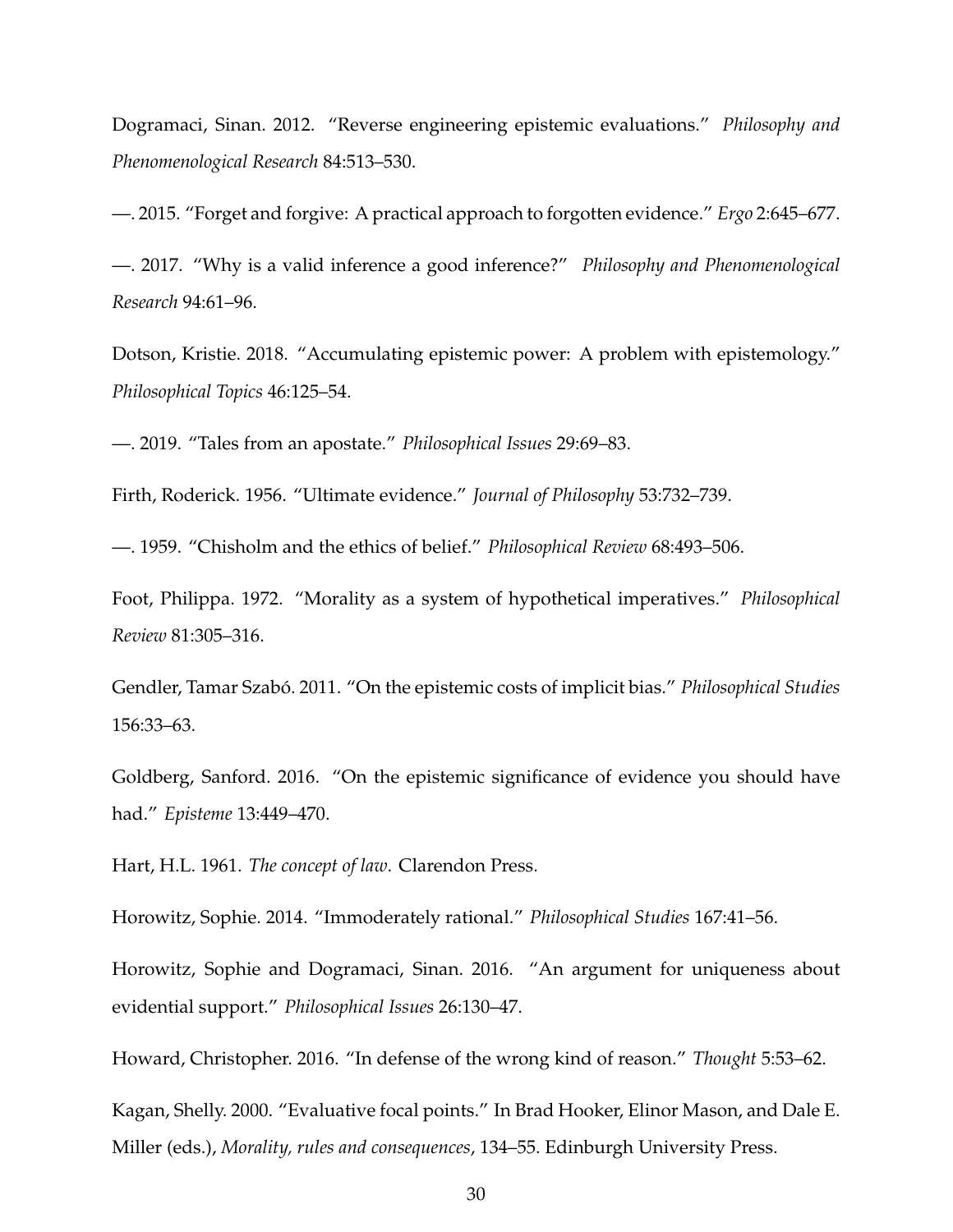Kauppinen, Antti. forthcoming. "Rationality as the rule of reason." *Noûs* forthcoming. Keller, Simon. 2004. "Friendship and belief." *Philosophical Papers* 33:329–51.

Kelly, Thomas. 2002. "The rationality of belief and some other propositional attitudes." *Philosophical Studies* 110:163–96.

—. 2003. "Epistemic rationality as instrumental rationality: A critique." *Philosophy and Phenomenological Research* 66:612–40.

Kiesewetter, Benjamin. 2017. *The normativity of rationality*. Oxford University Press.

Kolodny, Niko. 2005. "Why be rational?" *Mind* 114:509–563.

Kolodny, Niko and MacFarlane, John. 2010. "Ifs and oughts." *Journal of Philosophy* 107:115– 143.

Leary, Stephanie. 2017. "In defense of practical reasons for belief." *Australasian Journal of Philosophy* 95:529–542.

Littlejohn, Clayton. 2012. *Justification and the truth connection*. Cambridge University Press.

Lyons, Jack. 2016. "What we talk about when we talk about epistemic justification." *Inquiry* 59:867–88.

Maguire, Barry and Woods, Jack. forthcoming. "The game of belief." *Philosophical Review* forthcoming.

McHugh, Conor. 2014. "Fitting belief." *Proceedings of the Aristotelian Society* 114:167–187.

McKay, Ryan and Dennett, Daniel. 2009. "The evolution of misbelief." *Behavioral and Brain Sciences* 32:493–510.

Nieswandt, Katharina. 2019. "What is conventionalism about moral rights and duties?" *Australasian Journal of Philosophy* 97:15–28.

Nolfi, Kate. forthcoming. "Epistemic norms, all things considered." *Synthese*forthcoming.

31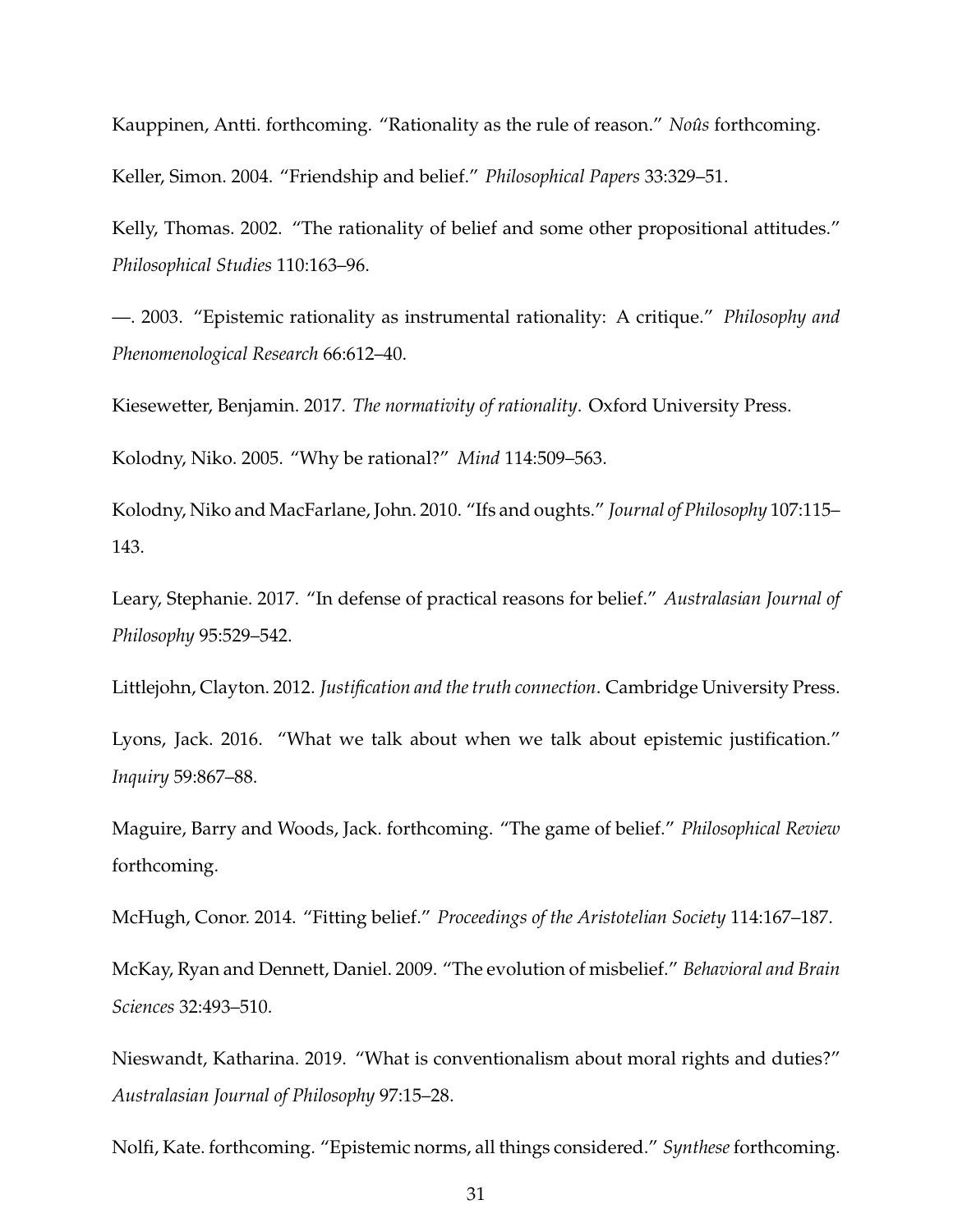Papineau, David. 2013. "There are no norms of belief." In Timothy Chan (ed.), *The aim of belief*, 64–79. Oxford University Press.

Parfit, Derek. 1984. *Reasons and persons*. Oxford University Press.

Pettit, Philip and Smith, Michael. 2000. "Global consequentialism." In Brad Hooker, Elinor Mason, and Dale E. Miller (eds.), *Morality, rules and consequences*, 121–133. Edinburgh University Press.

Preston-Roedder, Ryan. 2013. "Faith in humanity." *Philosophy and Phenomenological Research* 87:664–687.

Reisner, Andrew. 2009. "The possibility of pragmatic reasons for belief and the wrong kind of reasons problem." *Philosophical Studies* 145:257–272.

Rinard, Susanna. 2015. "Against the new evidentialists." *Philosophical Issues* 25:208–223.

—. 2019a. "Believing for practical reasons." *No ˆus* 53:763–784.

—. 2019b. "Equal treatment for belief." *Philosophical Studies* 176:1923–1950.

Scanlon, Thomas. 1990. "Promises and practices." *Philosophy and Public A*ff*airs* 19:199–226.

Shah, Nishi. 2003. "How truth governs belief." *Philosophical Review* 112:447–482.

—. 2006. "A new argument for evidentialism." *Philosophical Quarterly* 56:481–498.

Silk, Alex. 2014. "Evidence sensitivity in weak necessity deontic modals." *Journal of Philosophical Logic* 43:691–723.

Siscoe, Robert Weston. forthcoming. "Belief, rational and justified." *Mind* forthcoming.

Steglich-Petersen, Asbjørn. 2011. "How to be a teleologist about epistemic reasons." In Andreas Reisner and Asbjørn Steglich-Petersen (eds.), *Reasons for belief*, 13–33. Cambridge University Press.